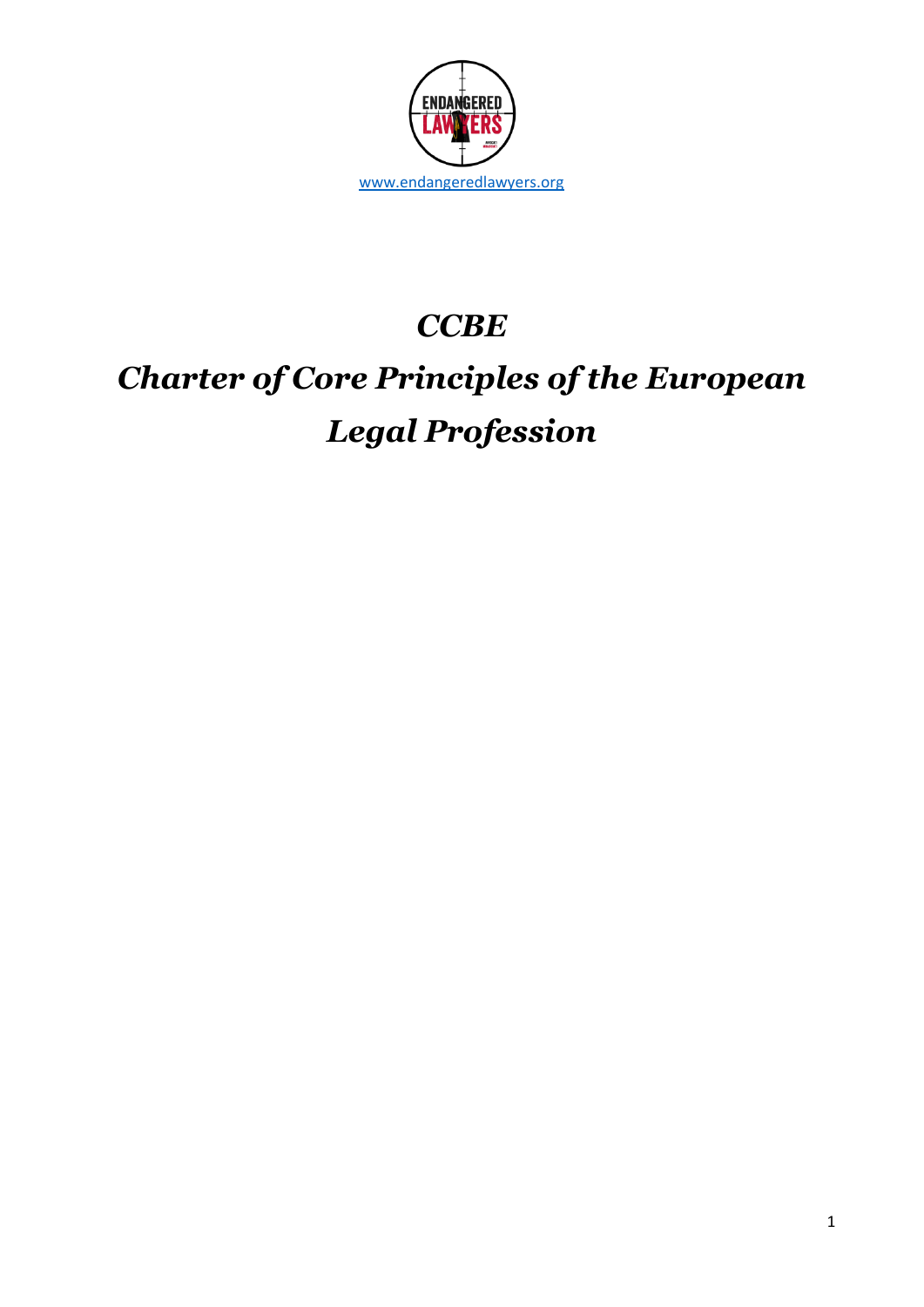

Edition 2013 **CCBE** Responsible editor: Jonathan Goldmsith Rue Joseph II, 40/8 - 1000 Brussels Tel +32 (0)2 234 65 10 - Fax +32 (0)2 234 65 11 ccbe@ccbe.eu - www.ccbe.eu

The Council of Bars and Law Societies of Europe (CCBE) has as its principal object to represent its member Bars and Law Societies, whether they are full members (i.e. those of the European Union, the European Economic Area and the Swiss Confederation), or associated or observer members, on all matters of mutual interest relating to the exercise of the profession of lawyer, the development of the law and practice pertaining to the rule of law and the administration of justice and substantive developments in the law itself, both at a European and international level (Article III 1.a. of the CCBE Statutes).

In this respect, it is the official representative of Bars and Law Societies which between them comprise more than 1 million European lawyers.

The CCBE has adopted two foundation texts, which are included in this brochure, that are both complementary and very different in nature.

The more recent one is the *Charter of Core Principles of the European Legal Profession* which was adopted at the plenary session in Brussels on 24 November 2006. The Charter is not conceived as a code of conduct. It is aimed at applying to all of Europe, reaching out beyond the member, associate and observer states of the CCBE. The Charter contains a list of ten core principles common to the national and international rules regulating the legal profession.

The Charter aims, inter alia, to help bar associations that are struggling to establish their independence; and to increase understanding among lawyers of the importance of the lawyer's role in society; it is aimed both at lawyers themselves and at decision makers and the public in general.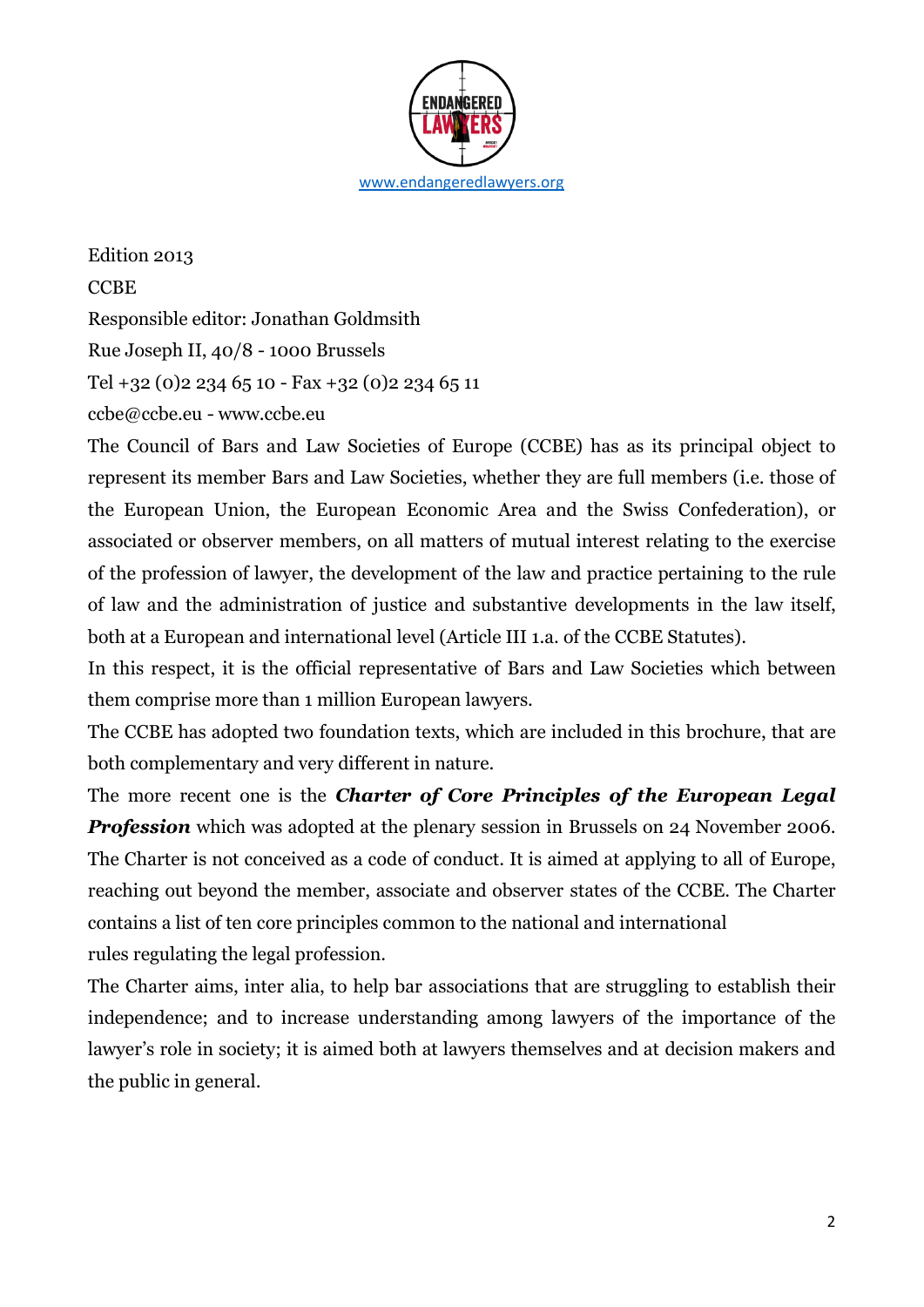

## The *Code of Conduct for European Lawyers* dates back to 28 October

1988. It has been amended three times; the latest amendment took place at the plenary session in Oporto on 19 May 2006. It is a binding text on all Member States: all lawyers who are members of the bars of these countries (whether their bars are full, associate or observer members of the CCBE) have to comply with the Code in their cross-border activities within the European Union, the European Economic Area and the Swiss Confederation as well as within associate and observer countries.

These two texts include a commentary for the first one, and an explanatory memorandum for the second one.

It is unnecessary to emphasise the importance of the set of norms set out in these two documents, which are the basis of the deontology of the European legal profession, and which contribute to shaping the European lawyer and the European bar.

31 January 2008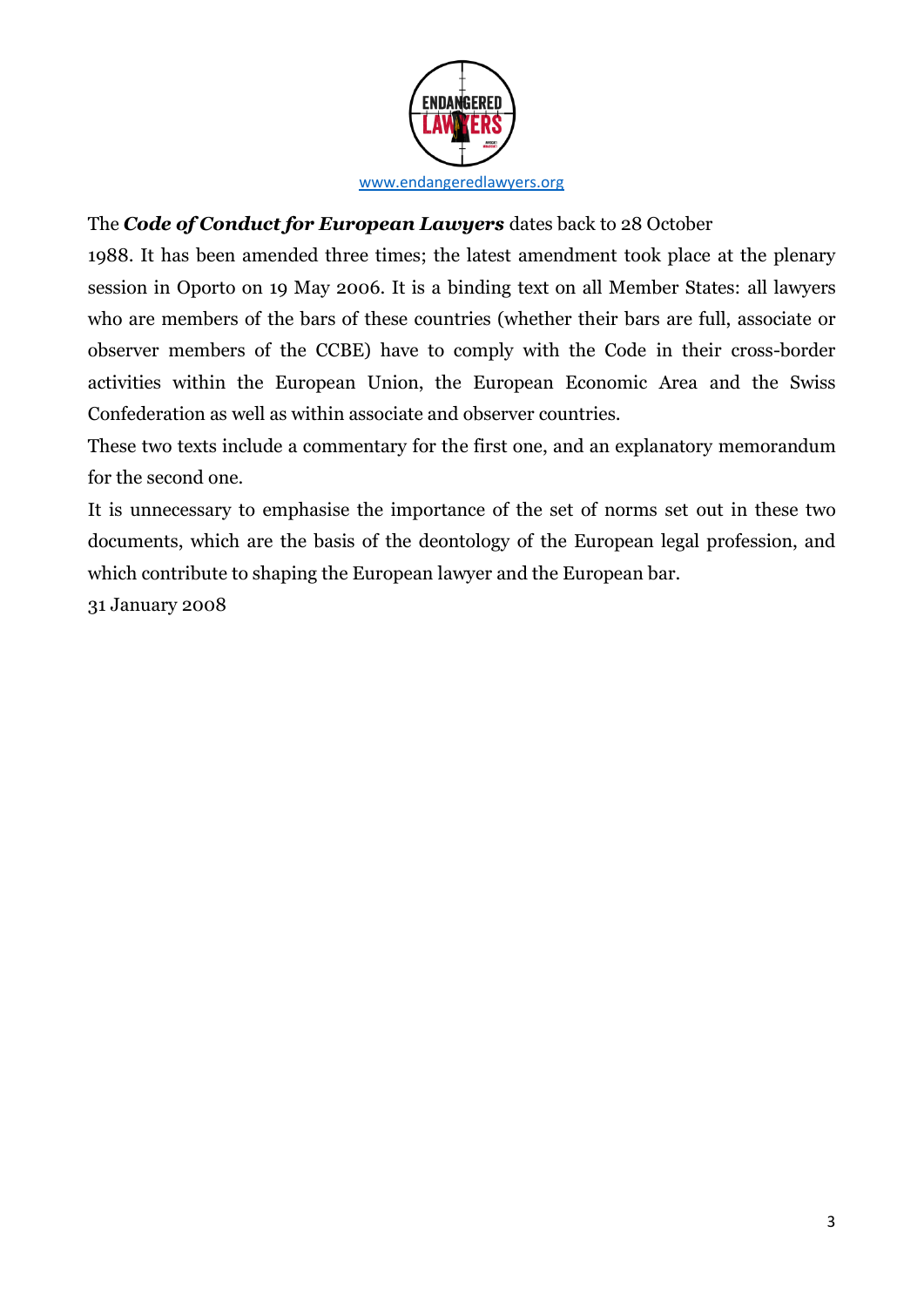

#### Content

| 1. Charte r of Core Principles of the European Legal Profession         |
|-------------------------------------------------------------------------|
| 2. A commentary on the Charter of Core Principles of the European Legal |
| Profession                                                              |
| 3. Code of Con duct for European Lawyers                                |
|                                                                         |
|                                                                         |
| 1.2. The Nature of Rules of Professional Conduct                        |
| 1.3. The Purpose of the Code                                            |
| 1.4. F ield of Application Ratione Personae                             |
| 1.5. F ield of Application Ratione Materiae                             |
|                                                                         |
|                                                                         |
|                                                                         |
|                                                                         |
|                                                                         |
|                                                                         |
|                                                                         |
|                                                                         |
|                                                                         |
|                                                                         |
|                                                                         |
|                                                                         |
|                                                                         |
|                                                                         |
|                                                                         |
|                                                                         |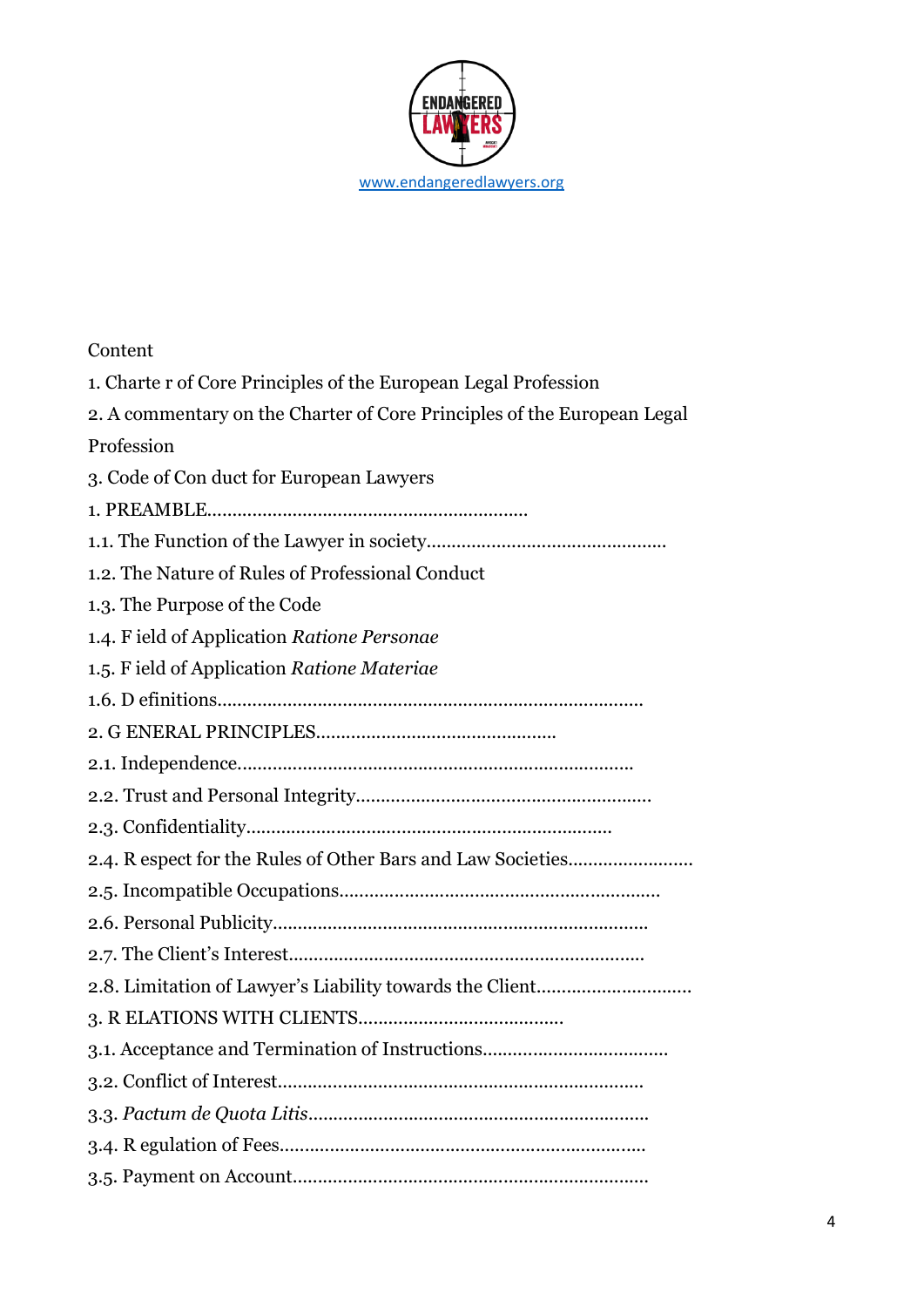

| 3.7. Cost of Litigation and Availability of Legal Aid                    |
|--------------------------------------------------------------------------|
| 3.8. Client Funds                                                        |
|                                                                          |
| 4. R ELATIONS WITH THE COURTS                                            |
|                                                                          |
| 4.2. F air Conduct of Proceedings                                        |
| 4.3. Demeanour in Court                                                  |
| 4.4. False or Misleading Information                                     |
|                                                                          |
|                                                                          |
|                                                                          |
| 5.2. Co-operation among Lawyers of Different Member States               |
| 5.3. Correspondence between Lawyers                                      |
|                                                                          |
|                                                                          |
| 5.6. (Deleted by decision of the Plenary Session in Dublin on 6 December |
|                                                                          |
|                                                                          |
|                                                                          |
| 5.9. Disputes amongst Lawyers in Different Member States                 |
|                                                                          |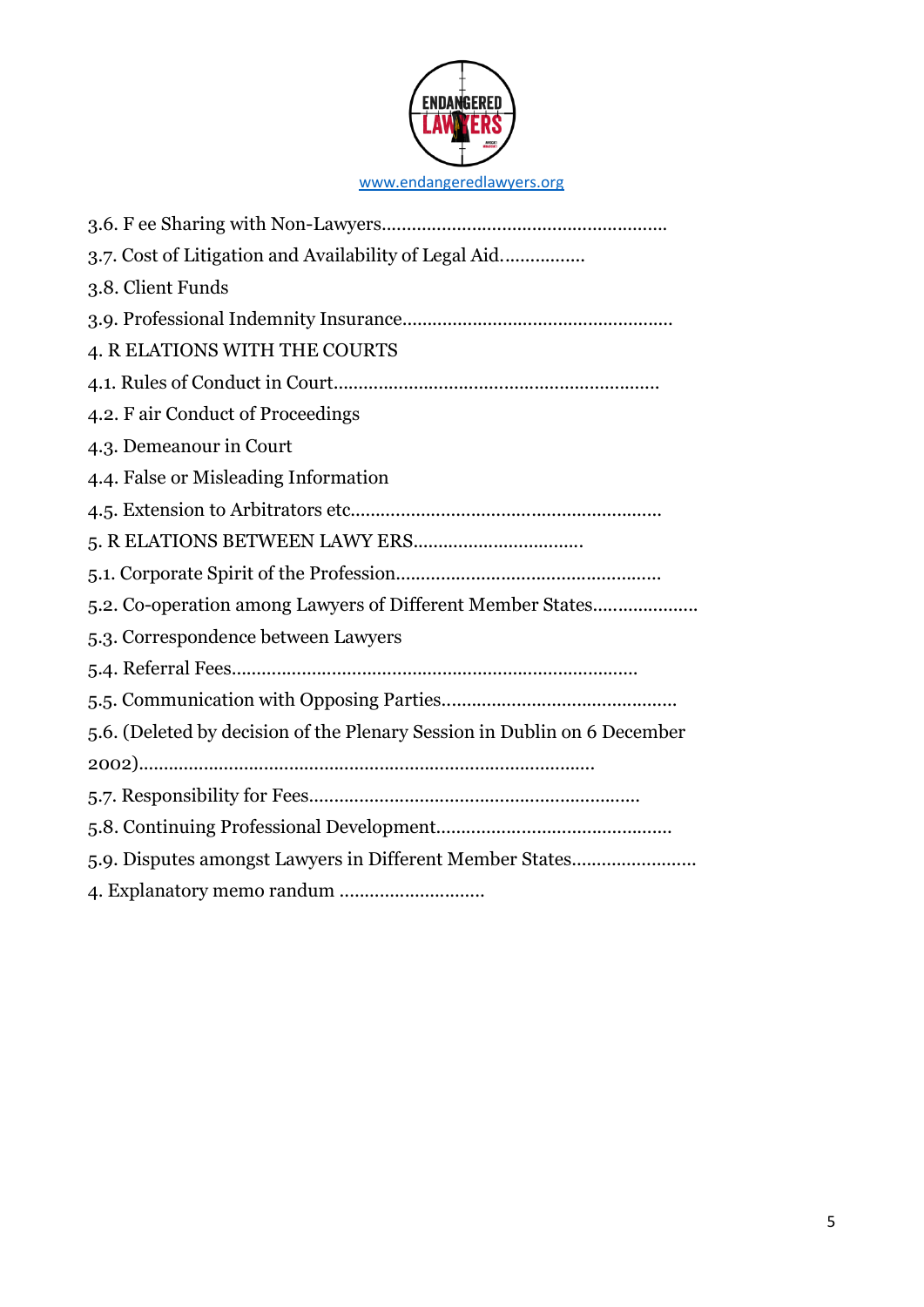

#### 1. Charter of Core Principles of the European Legal Profession

"In a society founded on respect for the rule of law the lawyer fulfils a special role. The lawyer's duties do not begin and end with the faithful performance of what he or she is instructed to do so far as the law permits. A lawyer must serve the interests of justice as well as those whose rights and liberties he or she is trusted to assert and defend and it is the lawyer's duty not only to plead the client's cause but to be the client's adviser. Respect for the lawyer's professional function is an essential condition for the rule of law and democracy in society."

– the CCBE's Code of Conduct for European Lawyers, article 1.1

There are core principles which are common to the whole European legal profession, even though these principles are expressed in slightly different ways in different jurisdictions.

The core principles underlie the various national and international codes which govern the conduct of lawyers. European lawyers are committed to these principles, which are essential for the proper administration of justice, access to justice and the right to a fair trial, as required under the European Convention of Human Rights. Bars and Law Societies, courts, legislators, governments and international organisations should seek to uphold and protect the core principles in the public interest.

The core principles are, in particular:

(a) the independence of the lawyer, and the freedom of the lawyer to pursue the client's case;

(b) the right and duty of the lawyer to keep clients' matters confidential and to respect professional secrecy;

(c) avoidance of conflicts of interest, whether between different clients or between the client and the lawyer;

(d) the dignity and honour of the legal profession, and the integrity and good repute of the individual lawyer;

(e) loyalty to the client;

(f) fair treatment of clients in relation to fees;

(g) the lawyer's professional competence;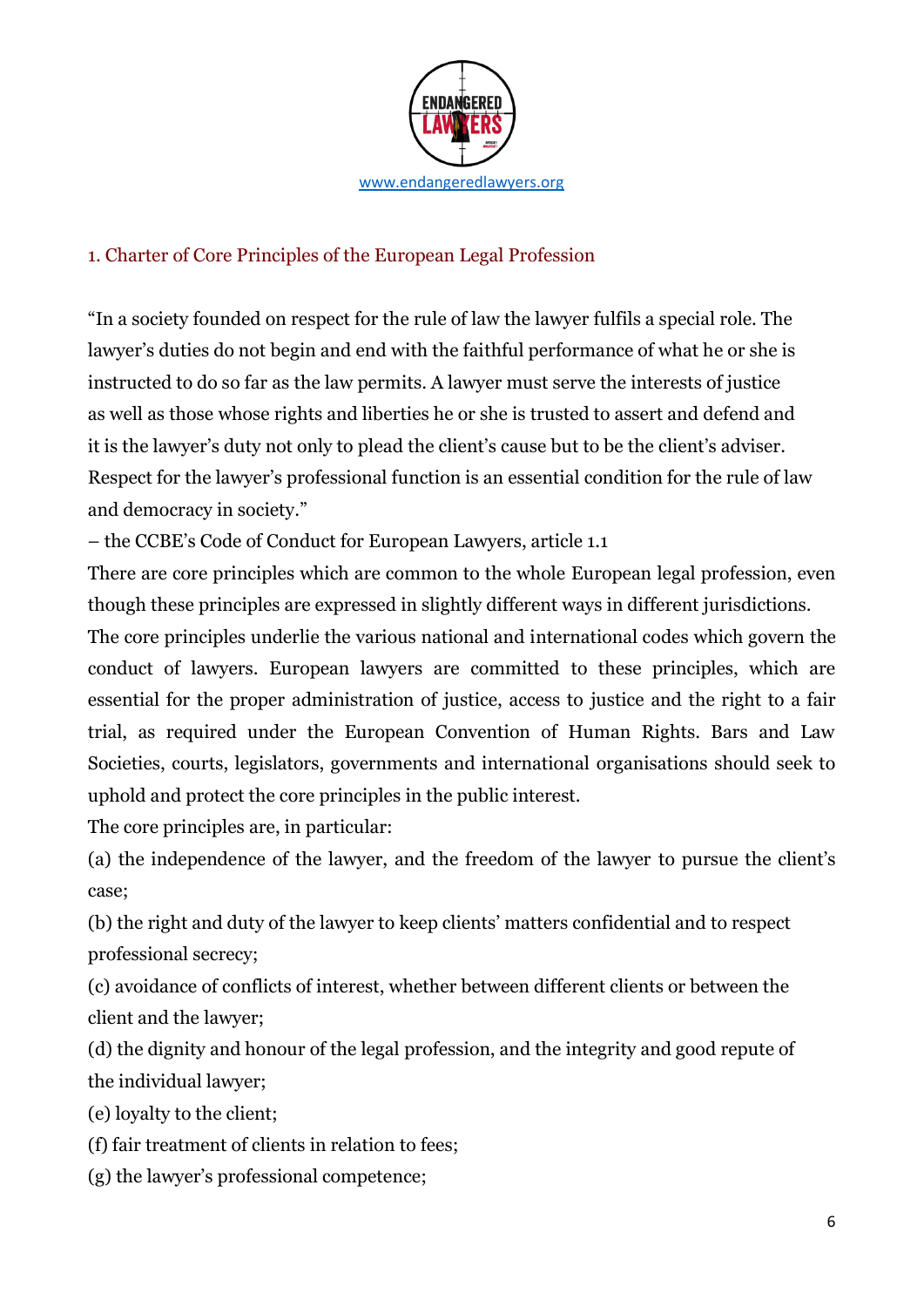

(h) respect towards professional colleagues;

(i) respect for the rule of law and the fair administration of justice; and

(j) the self-regulation of the legal profession.

2. A commenta ry on the Charte r of Core Principles of the European Legal Profession

1. On 25 November 2006 the CCBE unanimously adopted a "Charter of Core Principles of the European Legal Profession". The Charter contains a list of ten principles common to the whole European legal profession. Respect for these principles is the basis of the right to a legal defence, which is the cornerstone of all other fundamental rights in a democracy.

2. The core principles express the common ground which underlies all the national and international rules which govern the conduct of European lawyers.

3. The Charter takes into account:

-- national professional rules from states throughout Europe, including rules from non-CCBE states, which also share these common principles of European legal practice1,

-- the CCBE's Code of Conduct for European Lawyers,

-- the Principles of General Application in the International Bar Association's International Code of Ethics2,

-- recommendation Rec (2000) 21 of 25 October 2000 of the Committee of Ministers of the Council of Europe to Member States on the freedom of exercise of the profession of lawyer<sub>3</sub>,

-- the Basic Principles on the Role of Lawyers, adopted by the Eighth United Nations Congress on the Prevention of Crime and the Treatment of Offenders, Havana (Cuba), 27 August to 7 September 19904,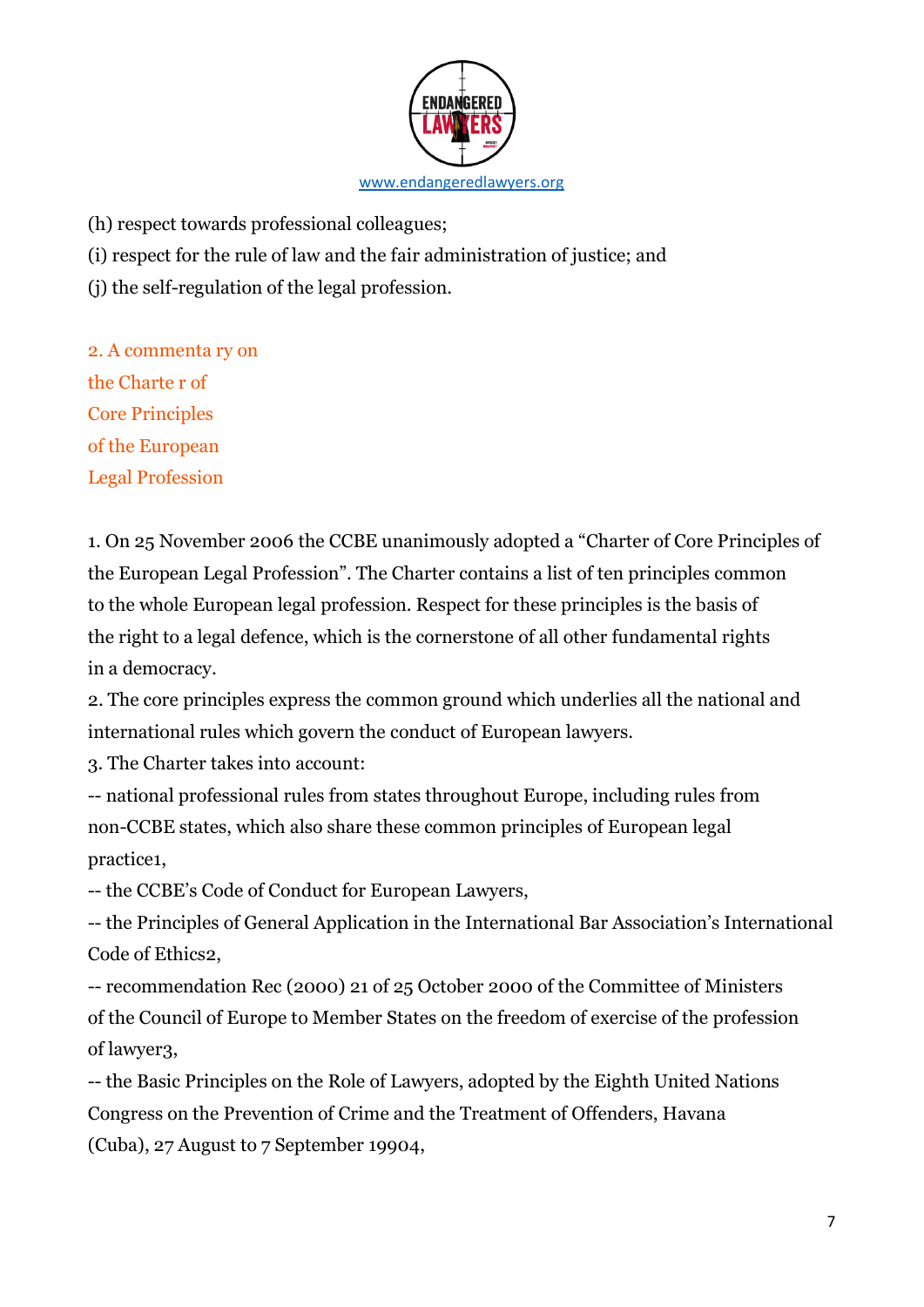

-- the jurisprudence of the European Court of Human Rights and the European Court of Justice, and in particular the judgment of 19 February 2002 of the European Court of Justice in Wouters v. Algemene Raad van de Nederlandse Orde van Advocaten  $(C-309/99)5,$ 

-- the Universal Declaration of Human Rights6, the European Convention on Human Rights7, and the European Union Charter of Fundamental Rights8,

-- the European Parliament resolution on the legal professions and the general interest in the functioning of legal systems, 23 March 20069.

4. The Charter is designed to serve as a pan-European document, reaching out beyond the member, associate and observer states of the CCBE. It is hoped that the Charter will be of help, for instance, to bar associations that are struggling to establish their independence in Europe's emerging democracies.

5. It is hoped that the Charter will increase understanding among lawyers, decision makers and the public of the importance of the lawyer's role in society, and of the way in which the principles by which the legal profession is regulated support that role.

6. The lawyer's role, whether retained by an individual, a corporation or the state, is as the client's trusted adviser and representative, as a professional respected by third parties, and as an indispensable participant in the fair administration of justice. By

1 The national codes of conduct can be found on CCBE web site.

2 General Principles of the Legal Profession, adopted by the International Bar Association on 20 September 2006.

3 Recommendation No. R(2000)21 of the Committee of Ministers to Member States on the freedom of exercise of

the profession of lawyer (Adopted by the Committee of Ministers on 25 October 2000 at 727th meeting of the

Ministers' Deputies).

4 Basic Principles on the Role of Lawyers, adopted by the Eighth United Nations Congress on the Prevention of Crime

and the Treatment of Offenders, Havana, Cuba, 27 August to 7 September 1990.

5 Case C-309/99 *J.C.J Wouters, J.W. Savelbergh, Price Waterhouse Belastingadviseurs BV v. Algemene Raad van*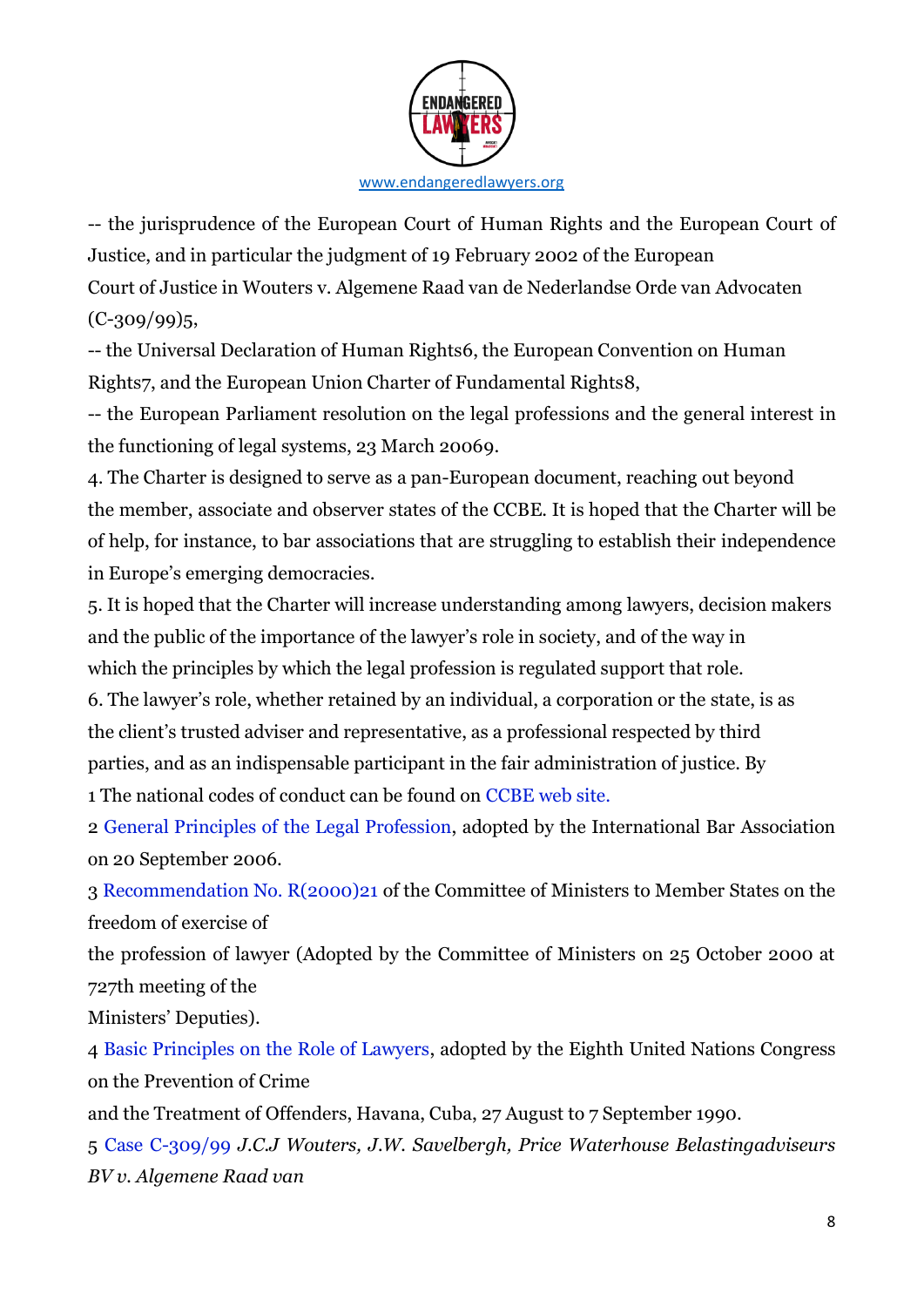

*de Nederlandse Orde van Avocaten,* [2002] ECR I-1577.

6 The Universal Declaration of Human Rights, adopted by the General Assembly of the United Nations on 10 December

1948.

7 Convention for the Protection of Human Rights and Fundamental Freedoms, signed by the members of the Council

of Europe on 4 November 1950 in Rome.

8 Charter of Fundamental Rights of the European Union, signed and proclaimed by the Presidents of the European

Parliament, the Council and the Commission at the European Council meeting in Nice on 7 December 2000.

9 European Parliament resolution on the legal professions and the general interest in the functioning of the legal systems, adopted on 23 March 2006. embodying all these elements, the lawyer, who faithfully serves his or her own client's interests and protects the client's rights, also fulfils the functions of the lawyer in society

- which are to forestall and prevent conflicts, to ensure that conflicts are resolved in accordance with recognised principles of civil, public or criminal law and with due account of rights and interests, to further the development of the law, and to defend liberty, justice and the rule of law.

7. The CCBE trusts that judges, legislators, governments and international organisations will strive, along with bar associations, to uphold the principles set out in the Charter.

8. The Charter is prefaced by an extract from the preamble to the Code of Conduct for European lawyers, including the assertion that: "Respect for the lawyer's professional function is an essential condition for the rule of law and democracy in society." The rule of law is closely associated with democracy as currently understood in Europe.

9. The Charter's introductory paragraph claims that the principles in the Charter are essential

for the fair administration of justice, access to justice and the right to a fair trial, as required by the European Convention on Human Rights. Lawyers and their bar associations will continue to be in the forefront in campaigning for these rights,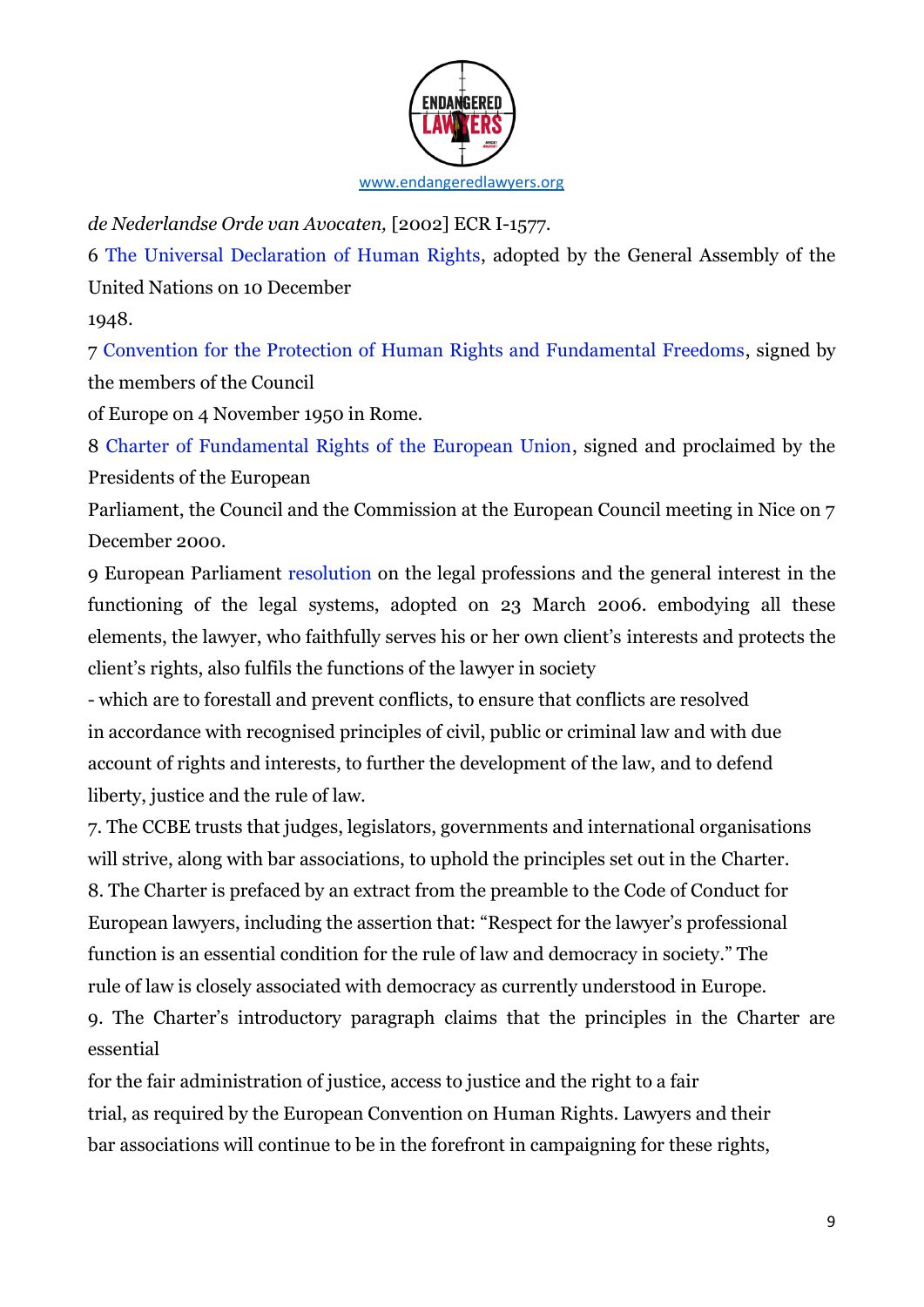

whether in Europe's new emerging democracies, or in the more established democracies where such rights may be threatened.

## *Principle (a) – the independence of the lawyer, and the freedom of the lawyer to pursue the client's case:*

A lawyer needs to be free - politically, economically and intellectually - in pursuing his or her activities of advising and representing the client. This means that the lawyer must be independent of the state and other powerful interests, and must not allow his or her independence to be compromised by improper pressure from business associates. The lawyer must also remain independent of his or her own client if the lawyer is to enjoy the trust of third parties and the courts. Indeed without this independence from the client there can be no guarantee of the quality of the lawyer's work. The lawyer's membership of a liberal profession and the authority deriving from that membership helps to maintain independence, and bar associations must play an important role in helping to guarantee lawyers' independence. Self-regulation of the profession is seen as vital in buttressing the independence of the individual lawyer. It is notable that in unfree societies lawyers are prevented from pursuing their clients' cases, and may suffer imprisonment or death for attempting to do so.

## *Principle (b) – the right and duty of the lawyer to keep clients' matters confidential and to respect professional secrecy:*

It is of the essence of a lawyer's function that the lawyer should be told by his or her client things which the client would not tell to others - the most intimate personal details or the most valuable commercial secrets - and that the lawyer should be the recipient of other information on a basis of confidence. Without the certainty of confidentiality there can be no trust. The Charter stresses the dual nature of this principle - observing confidentiality is not only the lawyer's duty - it is a fundamental human right of the client. The rules of "legal professional privilege" prohibit communications between lawyer and client from being used against the client. In some jurisdictions the right to confidentiality is seen as belonging to the client alone, whereas in other jurisdictions "professional secrecy" may also require that the lawyer keeps secret from his or her own client communications from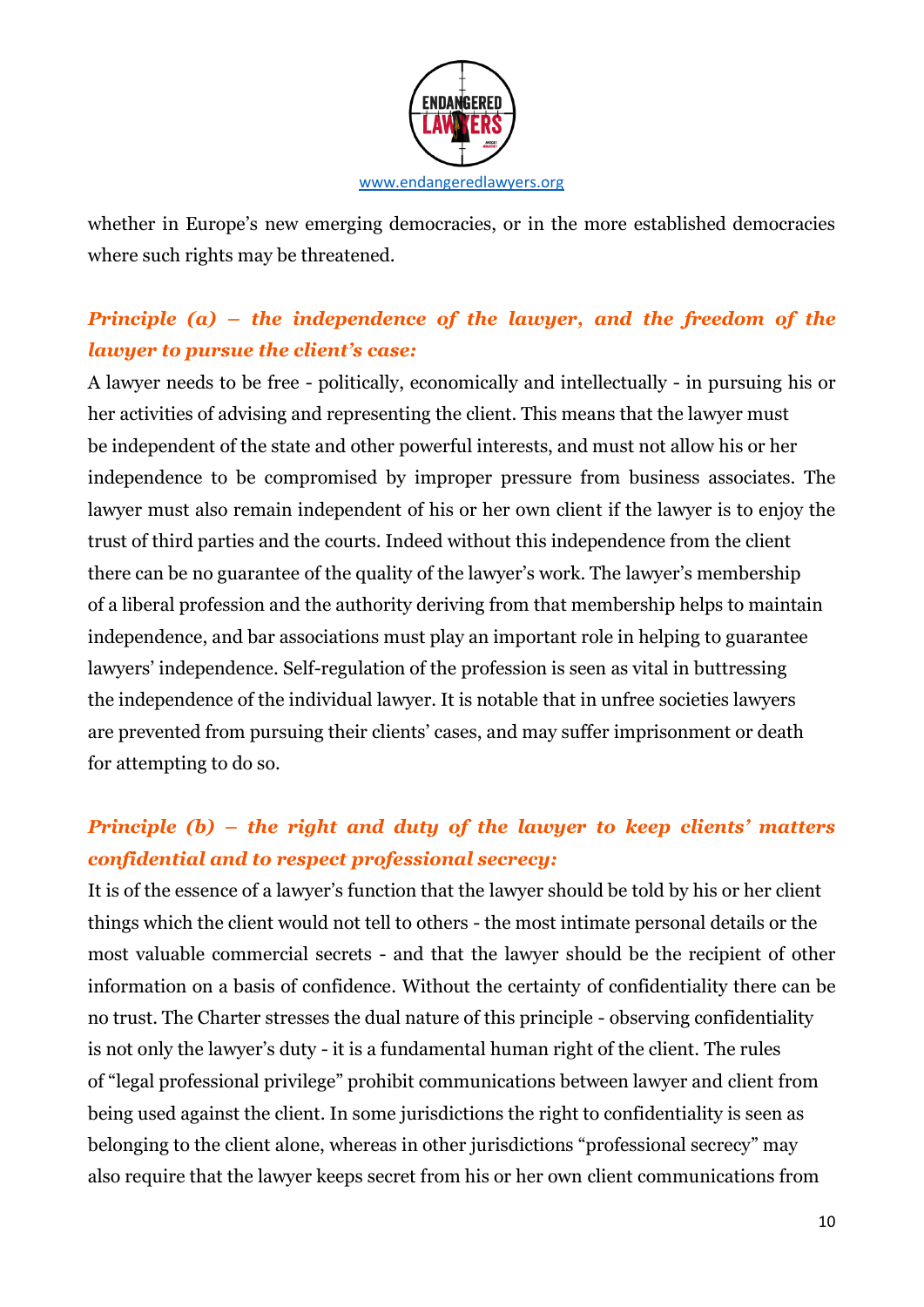

the other party's lawyer imparted on the basis of confidence. Principle (b) encompasses all these related concepts - legal professional privilege, confidentiality and professional secrecy. The lawyer's duty to the client remains even after the lawyer has ceased to act.

## *Principle (c) – avoidance of conflicts of interest, whether between different clients or between the client and the lawyer:*

For the proper exercise of his or her profession, the lawyer must avoid conflicts of interest. So a lawyer may not act for two clients in the same matter if there is a conflict, or a risk of conflict, between the interests of those clients. Equally a lawyer must refrain from acting for a new client if the lawyer is in possession of confidential information obtained from another current or former client. Nor must a lawyer take on a client if there is a conflict of interest between the client and the lawyer. If a conflict of interest arises in the course of acting for a client, the lawyer must cease to act. It can be seen that this principle is closely linked to principles (b) (confidentiality), (a) (independence) and (e) (loyalty).

## *Principle (d) – the dignity and honour of the legal profession, and the integrity and good repute of the individual lawyer:*

To be trusted by clients, third parties, the courts and the state, the lawyer must be shown to be worthy of that trust. That is achieved by membership of an honourable profession; the corollary is that the lawyer must do nothing to damage either his or her own reputation or the reputation of the profession as a whole and public confidence in the profession. This does not mean that the lawyer has to be a perfect individual, but it does mean that he or she must not engage in disgraceful conduct, whether in legal practice or in other business activities or even in private life, of a sort likely to dishonour the profession. Disgraceful conduct may lead to sanctions including, in the most serious cases, expulsion from the profession.

## *Principle (e) – loyalty to the client:*

Loyalty to the client is of the essence of the lawyer's role. The client must be able to trust the lawyer as adviser and as representative. To be loyal to the client, the lawyer must be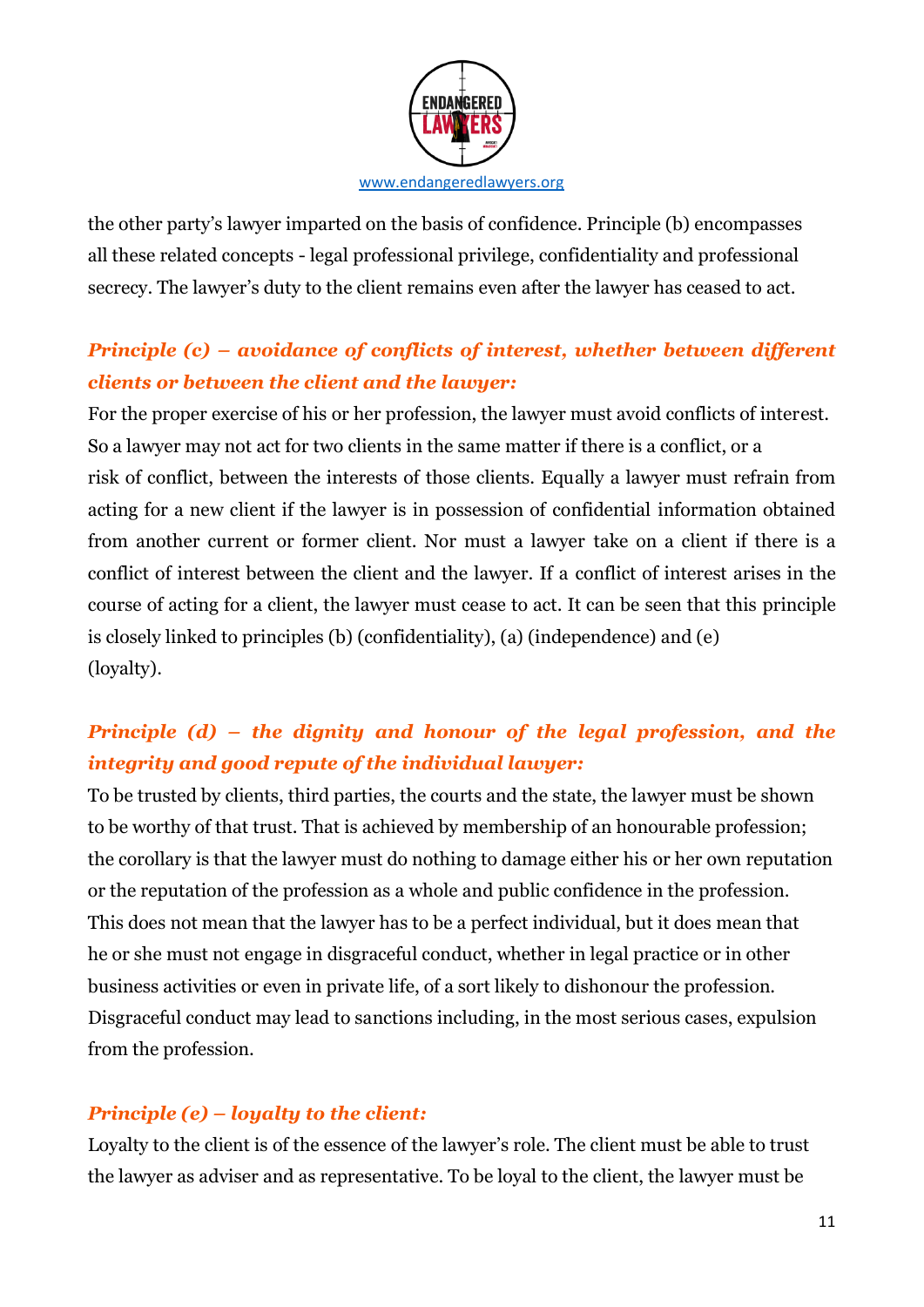

independent (see principle (a)), must avoid conflicts of interest (see principle (c)), and must keep the client's confidences (see principle (b)). Some of the most delicate problems of professional conduct arise from the interaction between the principle of loyalty to the client and principles which set out the lawyer's wider duties – principle (d) (dignity and honour), principle (h) (respect towards professional colleagues) and in particular principle (i) (respect for the rule of law and the fair administration of justice). In dealing with such issues the lawyer must make it clear to the client that the lawyer cannot compromise his or her duties to the court and to the administration of justice in order to put forward a dishonest case on behalf of the client.

#### *Principle (f) – fair treatment of clients in relation to fees:*

A fee charged by a lawyer must be fully disclosed to the client, must be fair and reasonable, and must comply with the law and professional rules to which the lawyer is subject. Although professional codes (and principle (c) in this Charter) stress the importance of avoiding conflicts of interest between lawyer and client, the matter of the lawyer's fees seems to present an inherent danger of such a conflict. Accordingly, the principle dictates the necessity of professional regulation to see that the client is not overcharged.

#### *Principle (g) – the lawyer's professional competence:*

It is self-evident that the lawyer cannot effectively advise or represent the client unless the lawyer has the appropriate professional education and training. Recently, postqualification training (continuing professional development) has gained increasing emphasis as a response to rapid rates of change in law and practice and in the technological and economic environment. Professional rules often stress that a lawyer must not take on a case which he or she is not competent to deal with.

## *Principle (h) – respect towards professional colleagues:*

This principle represents more than an assertion of the need for courtesy – although even that is important in the highly sensitive and highly contentious matters in which lawyers are frequently involved on behalf of their respective clients. The principle relates to the role of the lawyer as intermediary, who can be trusted to speak the truth, to comply with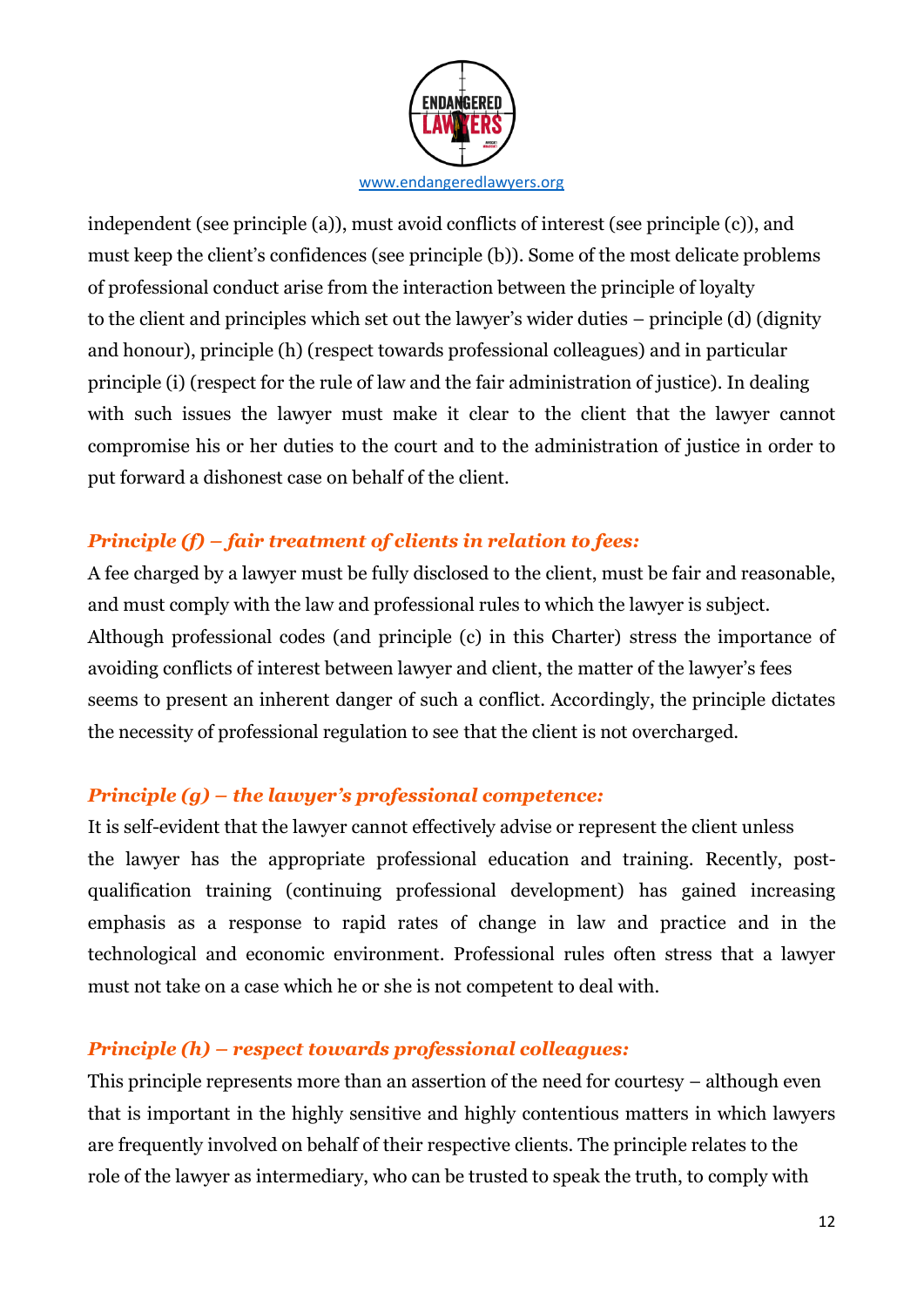

professional rules and to keep his or her promises. The proper administration of justice requires lawyers to behave with respect to each other so that contentious matters can be resolved in a civilised way. Similarly it must be in the public interest for lawyers to deal in good faith with each other and not to deceive. Mutual respect between professional colleagues facilitates the proper administration of justice, assists in the resolution of conflicts by agreement, and is in the client's interest.

## *Principle (i) – respect for the rule of law and the fair administration of justice:*

We have characterised part of the role of the lawyer as acting as a participant in the fair administration of justice. The same idea is sometimes expressed by describing the lawyer as an "officer of the court" or as a "minister of justice". A lawyer must never knowingly give false or misleading information to the court, nor should a lawyer ever lie to third parties in the course of his or her professional activities. These prohibitions frequently run counter to the immediate interests of the lawyer's client, and the handling of this apparent conflict between the interests of the client and the interests of justice presents delicate problems that the lawyer is professionally trained to solve. The lawyer is entitled to look to his or her bar association for assistance with such problems. But in the last analysis the lawyer can only successfully represent his or her client if the lawyer can be relied on by the courts and by third parties as a trusted intermediary and as a participant in the fair administration of justice.

## *Principle (j) – the self-regulation of the legal profession:*

It is one of the hallmarks of unfree societies that the state, either overtly or covertly, controls the legal profession and the activities of lawyers. Most European legal professions display a combination of state regulation and self-regulation. In many cases the state, recognising the importance of the core principles, uses legislation to buttress them – for instance by giving statutory support to confidentiality, or by giving bar associations statutory power to make professional rules. The CCBE is convinced that only a strong element of self-regulation can guarantee lawyers' professional independence vis-à-vis the state, and without a guarantee of independence it is impossible for lawyers to fulfil their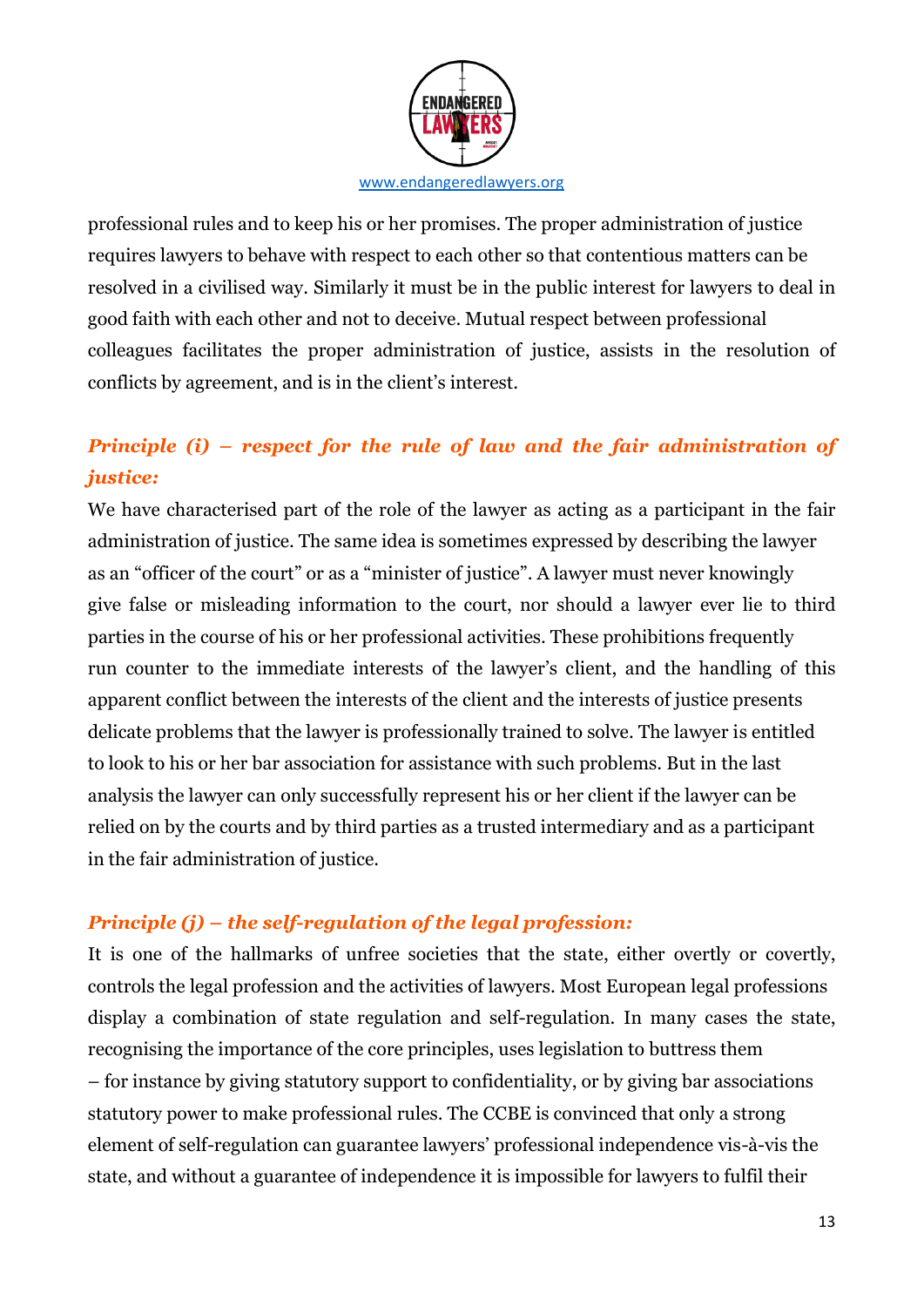

professional and legal role.

#### 3. Code of Con duct for European Lawyers

This Code of Conduct for European Lawyers was originally adopted at the CCBE Plenary Session held on 28 October 1988, and subsequently amended during the CCBE Plenary Sessions on 28 November 1998, 6 December 2002 and 19 May 2006. The Code also takes into account amendments to the CCBE Statutes formally approved at an Extraordinary Plenary Session on 20 August 2007.

#### 1. PREAMBLE

#### 1.1. The Function of the Lawyer in society

In a society founded on respect for the rule of law the lawyer fulfils a special role. The lawyer's duties do not begin and end with the faithful performance

of what he or she is instructed to do so far as the law permits. A lawyer must serve the interests of justice as well as those whose rights and liberties he or she is trusted to assert and defend and it is the lawyer's duty not only to plead the client's cause but to be the client's adviser. Respect for the lawyer's professional function is an essential condition for the rule of law and democracy in society.

A lawyer's function therefore lays on him or her a variety of legal and moral

obligations (sometimes appearing to be in conflict with each other) towards:

-- the client;

-- the courts and other authorities before whom the lawyer pleads the client's cause or acts on the client's behalf;

-- the legal profession in general and each fellow member of it in particular;

-- the public for whom the existence of a free and independent profession,

bound together by respect for rules made by the profession itself, is an essential means of safeguarding human rights in face of the power of the state and other interests in society.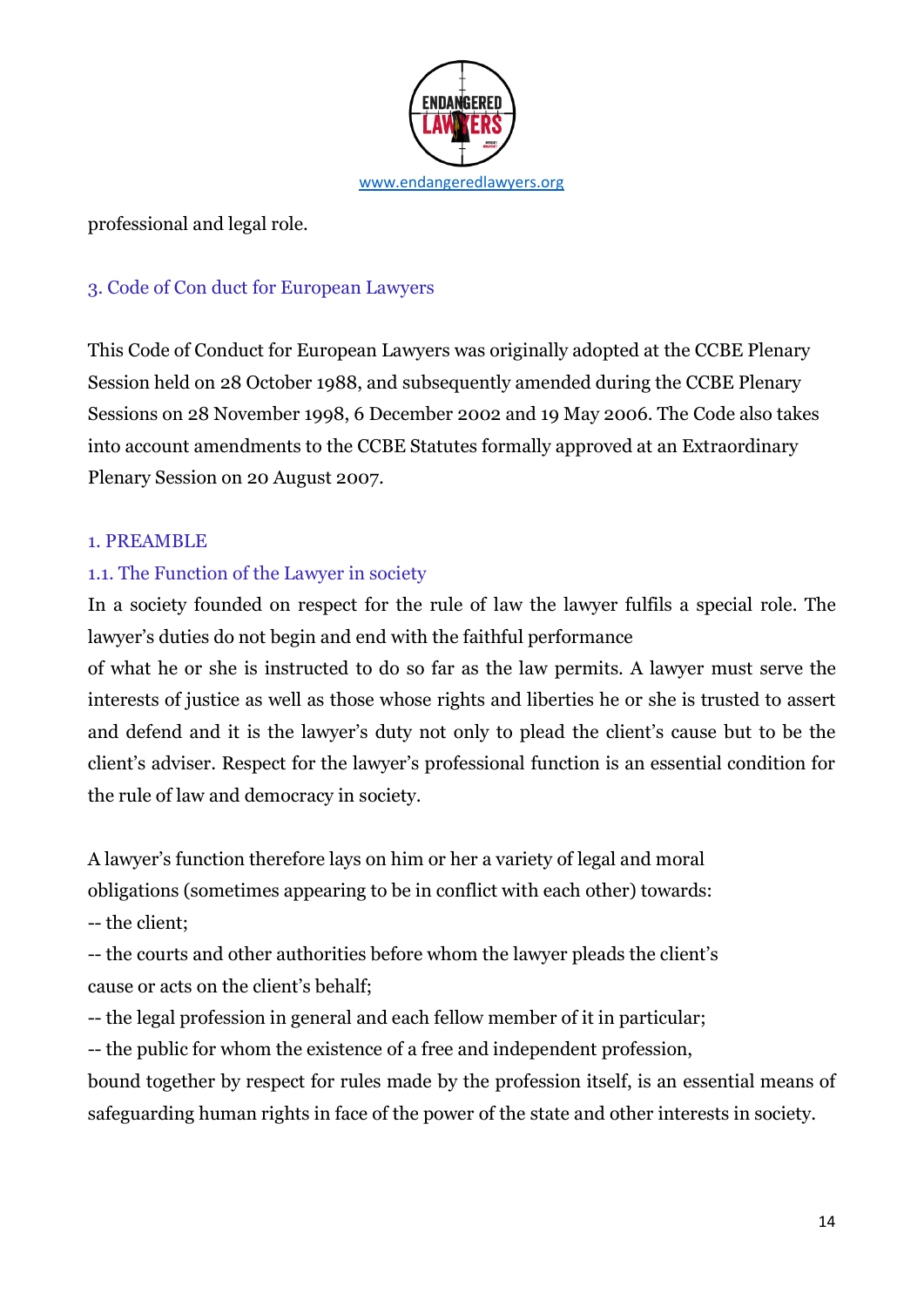

#### 1.2. The Nature of Rules of Professional Conduct

1.2.1. Rules of professional conduct are designed through their willing acceptance by those to whom they apply to ensure the proper performance by the lawyer of a function which is recognised as essential in all civilised societies. The failure of the lawyer to observe these rules may result in disciplinary sanctions. 1.2.2. The particular rules of each Bar or Law Society arise from its own traditions. They are adapted to the organisation and sphere of activity of the profession in the Member State concerned and to its judicial and administrative procedures and to its national legislation. It is neither possible nor desirable that they should be taken out of their context nor that an attempt should be made to give general application to rules which are inherently incapable of such application. The particular rules of each Bar and Law Society nevertheless are based on the same values and in most cases demonstrate a common foundation.

#### 1.3. The Purpose of the Code

1.3.1. The continued integration of the European Union and European Economic Area and the increasing frequency of the cross-border activities of lawyers within the European Economic Area have made necessary in the public interest the statement of common rules which apply to all lawyers from the European Economic Area whatever Bar or Law Society they belong to in relation to their cross-border practice. A particular purpose of the statement of those rules is to mitigate the difficulties which result from the application of "double deontology", notably as set out in Articles 4 and 7.2 of Directive 77/249/EEC and Articles 6 and 7 of Directive 98/5/EC.

1.3.2. The organisations representing the legal profession through the CCBE propose that the rules codified in the following articles:

-- be recognised at the present time as the expression of a consensus of all the Bars and Law Societies of the European Union and European Economic Area;

-- be adopted as enforceable rules as soon as possible in accordance with national or EEA procedures in relation to the cross-border activities of the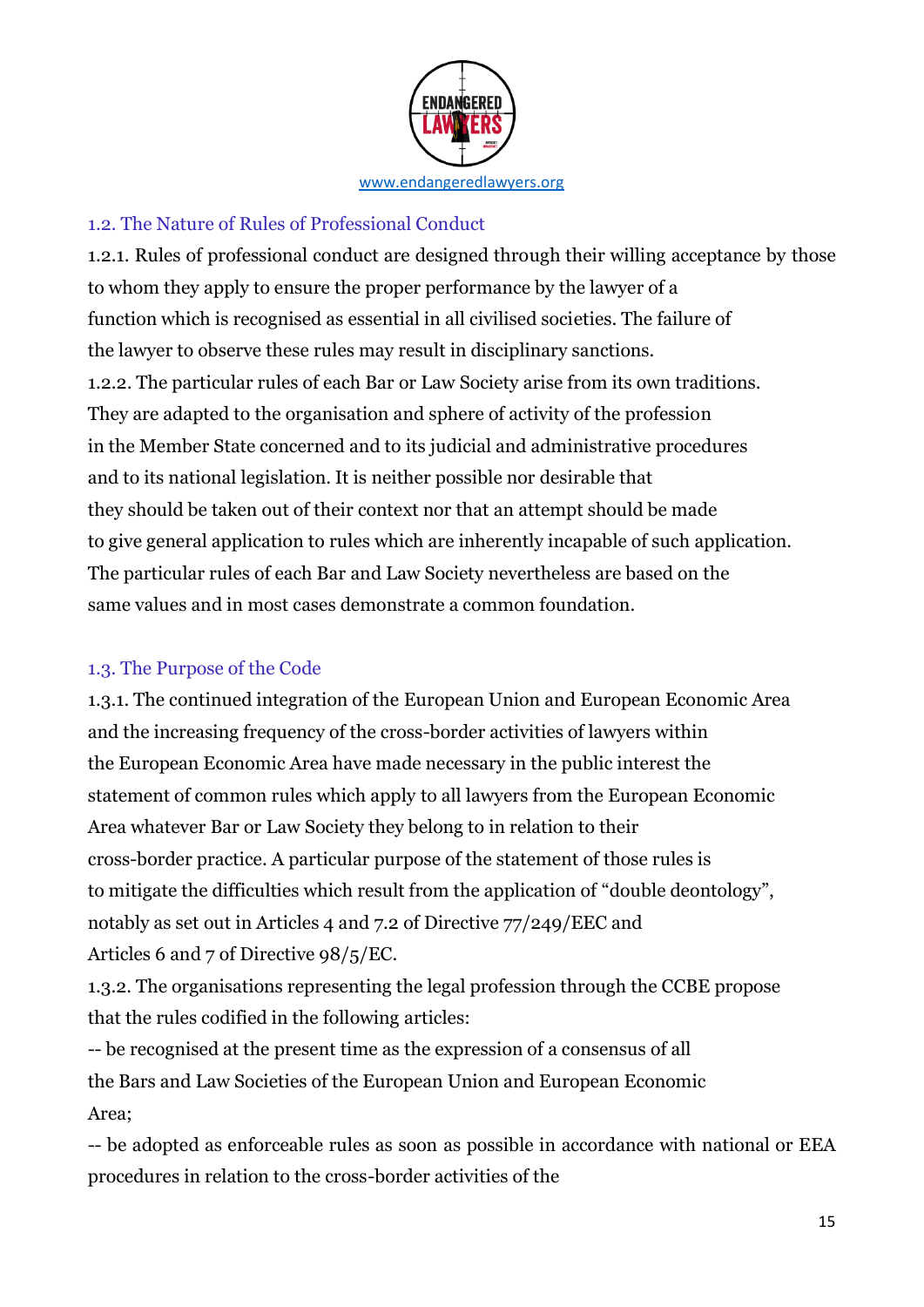

lawyer in the European Union and European Economic Area;

-- be taken into account in all revisions of national rules of deontology or professional practice with a view to their progressive harmonisation.

They further express the wish that the national rules of deontology or professional practice be interpreted and applied whenever possible in a way consistent with the rules in this Code.

After the rules in this Code have been adopted as enforceable rules in relation to a lawyer's cross-border activities the lawyer will remain bound to observe

the rules of the Bar or Law Society to which he or she belongs to the extent that they are consistent with the rules in this Code.

## 1.4. Field of Application *Ratione Personae*

This Code shall apply to lawyers as they are defined by Directive 77/249/EEC and by Directive 98/5/EC and to lawyers of the Associate and Observer Members of the CCBE.

## 1.5. Field of Application *Ratione Materiae*

Without prejudice to the pursuit of a progressive harmonisation of rules of deontology or professional practice which apply only internally within a Member State, the following rules shall apply to the cross-border activities of the lawyer within the European Union and the European Economic Area. Cross-border activities shall mean:

(a) all professional contacts with lawyers of Member States other than the lawyer's own;

(b) the professional activities of the lawyer in a Member State other than his or her own, whether or not the lawyer is physically present in that Member State.

#### 1.6. Definitions

In this Code:

"Member State" means a member state of the European Union or any other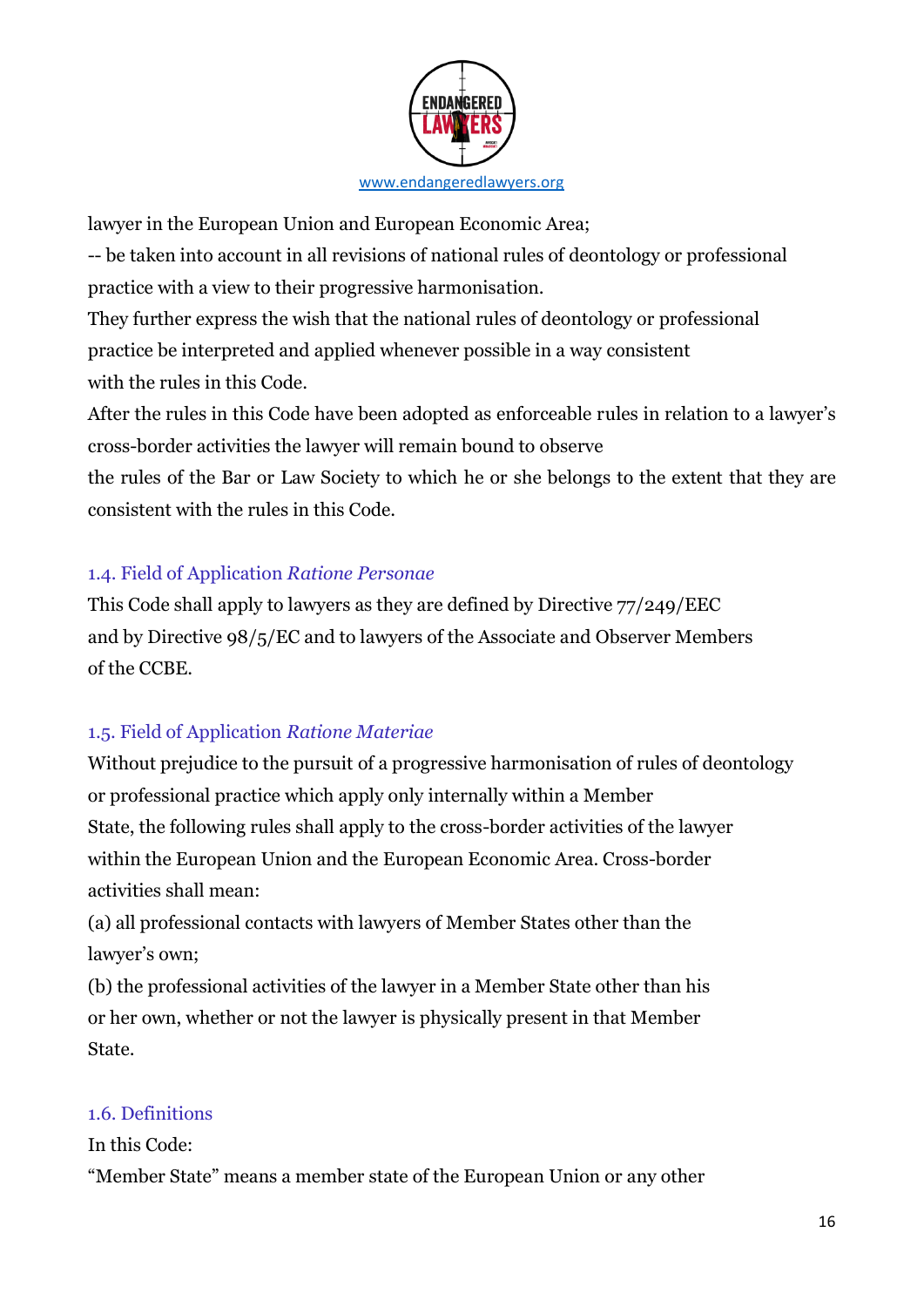

state whose legal profession is included in Article 1.4.

"Home Member State" means the Member State where the lawyer acquired the right to bear his or her professional title.

"Host Member State" means any other Member State where the lawyer carries on crossborder activities.

"Competent Authority" means the professional organisation(s) or authority(ies) of the Member State concerned responsible for the laying down of rules of professional conduct and the administration of discipline of lawyers.

"Directive  $77/249/EEC$ " means Council Directive  $77/249/EEC$  of 22 March 1977 to facilitate the effective exercise by lawyers of freedom to provide services.

"Directive  $98/5/EC$ " means Directive  $98/5/EC$  of the European Parliament and of the Council of 16 February 1998 to facilitate practice of the profession of

lawyer on a permanent basis in a Member State other than that in which the qualification was obtained.

## 2. GENERAL PRINCIPLES

#### 2.1. Independence

2.1.1. The many duties to which a lawyer is subject require the lawyer's absolute

independence, free from all other influence, especially such as may arise from his or her personal interests or external pressure. Such independence is as necessary to trust in the process of justice as the impartiality of the judge. A lawyer must therefore avoid any impairment of his or her independence and be

careful not to compromise his or her professional standards in order to please the client, the court or third parties.

2.1.2. This independence is necessary in non-contentious matters as well as in litigation. Advice given by a lawyer to the client has no value if the lawyer gives it only to ingratiate him- or herself, to serve his or her personal interests or in response to outside pressure.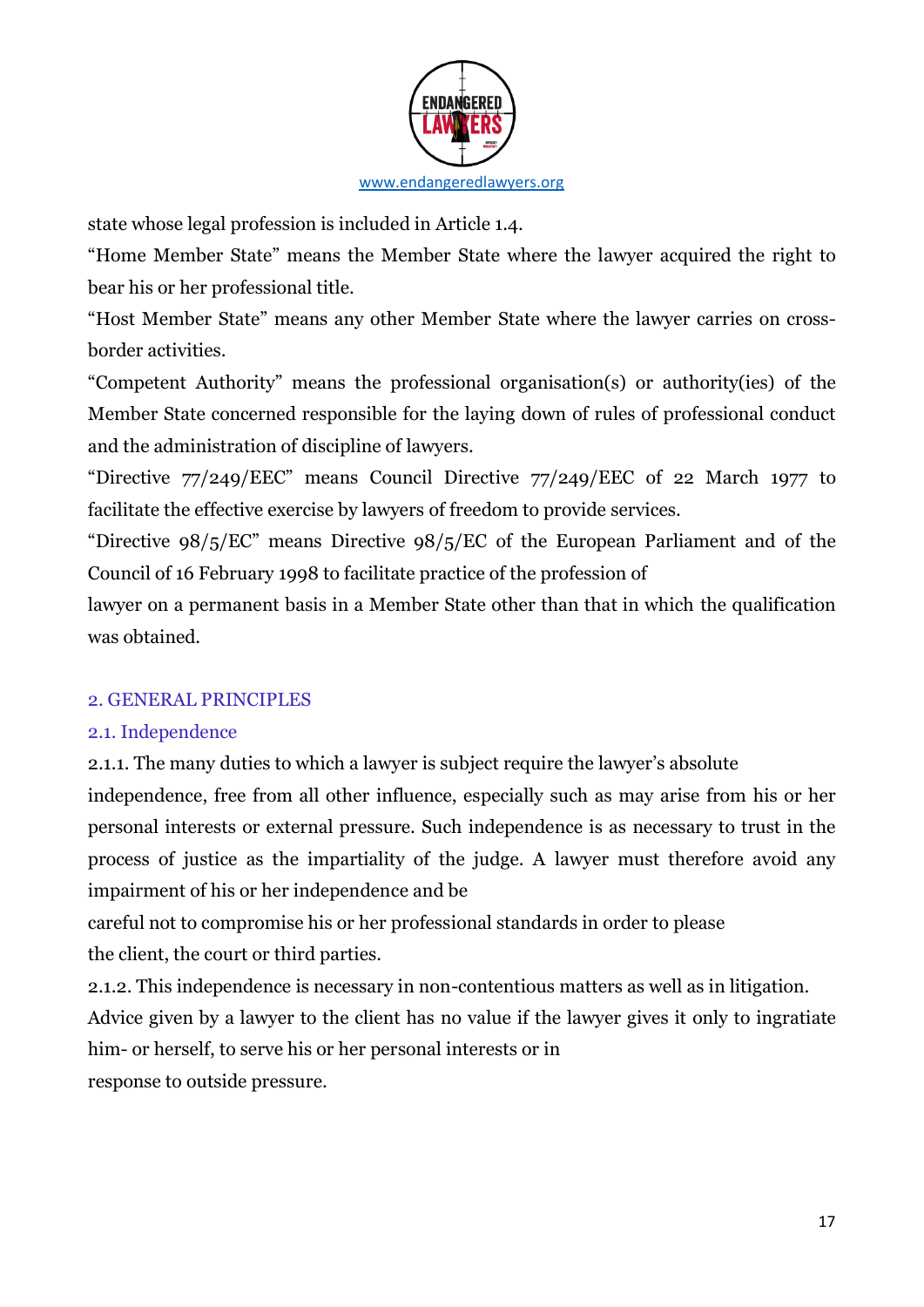

#### 2.2. Trust and Personal Integrity

Relationships of trust can only exist if a lawyer's personal honour, honesty and integrity are beyond doubt. For the lawyer these traditional virtues are professional obligations.

#### 2.3. Confidentiality

2.3.1. It is of the essence of a lawyer's function that the lawyer should be told by his or her client things which the client would not tell to others, and that the lawyer should be the recipient of other information on a basis of confidence.

Without the certainty of confidentiality there cannot be trust. Confidentiality is

therefore a primary and fundamental right and duty of the lawyer.

The lawyer's obligation of confidentiality serves the interest of the administration of justice as well as the interest of the client. It is therefore entitled to

special protection by the State.

2.3.2. A lawyer shall respect the confidentiality of all information that becomes known to the lawyer in the course of his or her professional activity.

2.3.3. The obligation of confidentiality is not limited in time.

2.3.4. A lawyer shall require his or her associates and staff and anyone engaged by him or her in the course of providing professional services to observe the same obligation of confidentiality.

## 2.4. Respect for the Rules of Other Bars and Law Societies

When practising cross-border, a lawyer from another Member State may be bound to comply with the professional rules of the Host Member State. Lawyers have a duty to inform themselves as to the rules which will affect them in the performance of any particular activity.

Member organisations of the CCBE are obliged to deposit their codes of conduct at the Secretariat of the CCBE so that any lawyer can get hold of the copy of the current code from the Secretariat.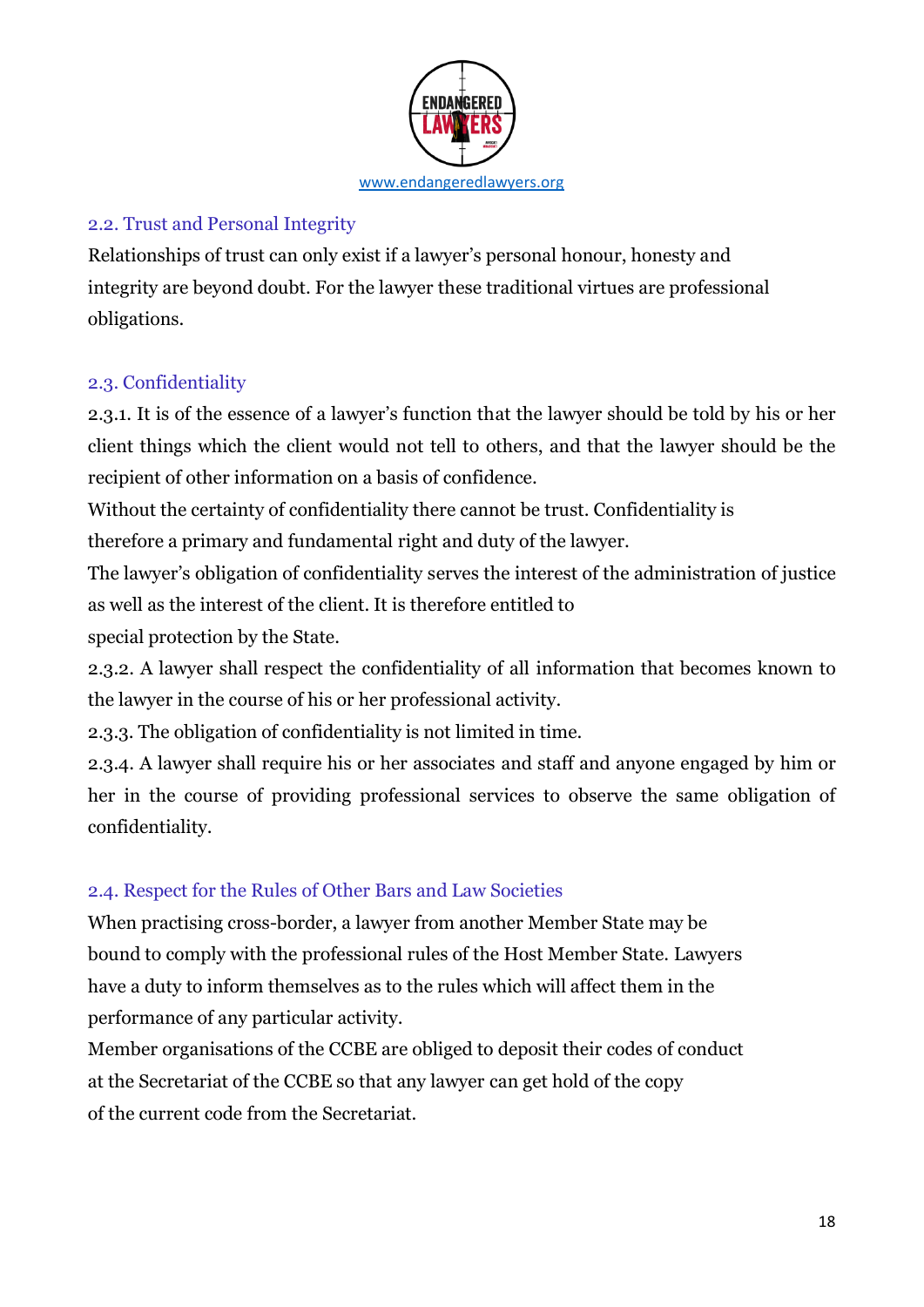

#### 2.5. Incompatible Occupations

2.5.1. In order to perform his or her functions with due independence and in a manner which is consistent with his or her duty to participate in the administration of justice a lawyer may be prohibited from undertaking certain occupations. 2.5.2. A lawyer who acts in the representation or the defence of a client in legal proceedings or before any public authorities in a Host Member State shall there observe the rules regarding incompatible occupations as they are applied to lawyers of the Host Member State.

2.5.3. A lawyer established in a Host Member State in which he or she wishes to participate directly in commercial or other activities not connected with the practice of the law shall respect the rules regarding forbidden or incompatible occupations as they are applied to lawyers of that Member State.

#### 2.6. Personal Publicity

2.6.1. A lawyer is entitled to inform the public about his or her services provided that the information is accurate and not misleading, and respectful of the obligation of confidentiality and other core values of the profession.

2.6.2. Personal publicity by a lawyer in any form of media such as by press, radio, television, by electronic commercial communications or otherwise is permitted to the extent it complies with the requirements of 2.6.1.

#### 2.7. The Client's Interest

Subject to due observance of all rules of law and professional conduct, a lawyer must always act in the best interests of the client and must put those interests before the lawyer's own interests or those of fellow members of the legal profession.

#### 2.8. Limitation of Lawyer's Liability towards the Client

To the extent permitted by the law of the Home Member State and the Host Member State, the lawyer may limit his or her liabilities towards the client in accordance with the professional rules to which the lawyer is subject.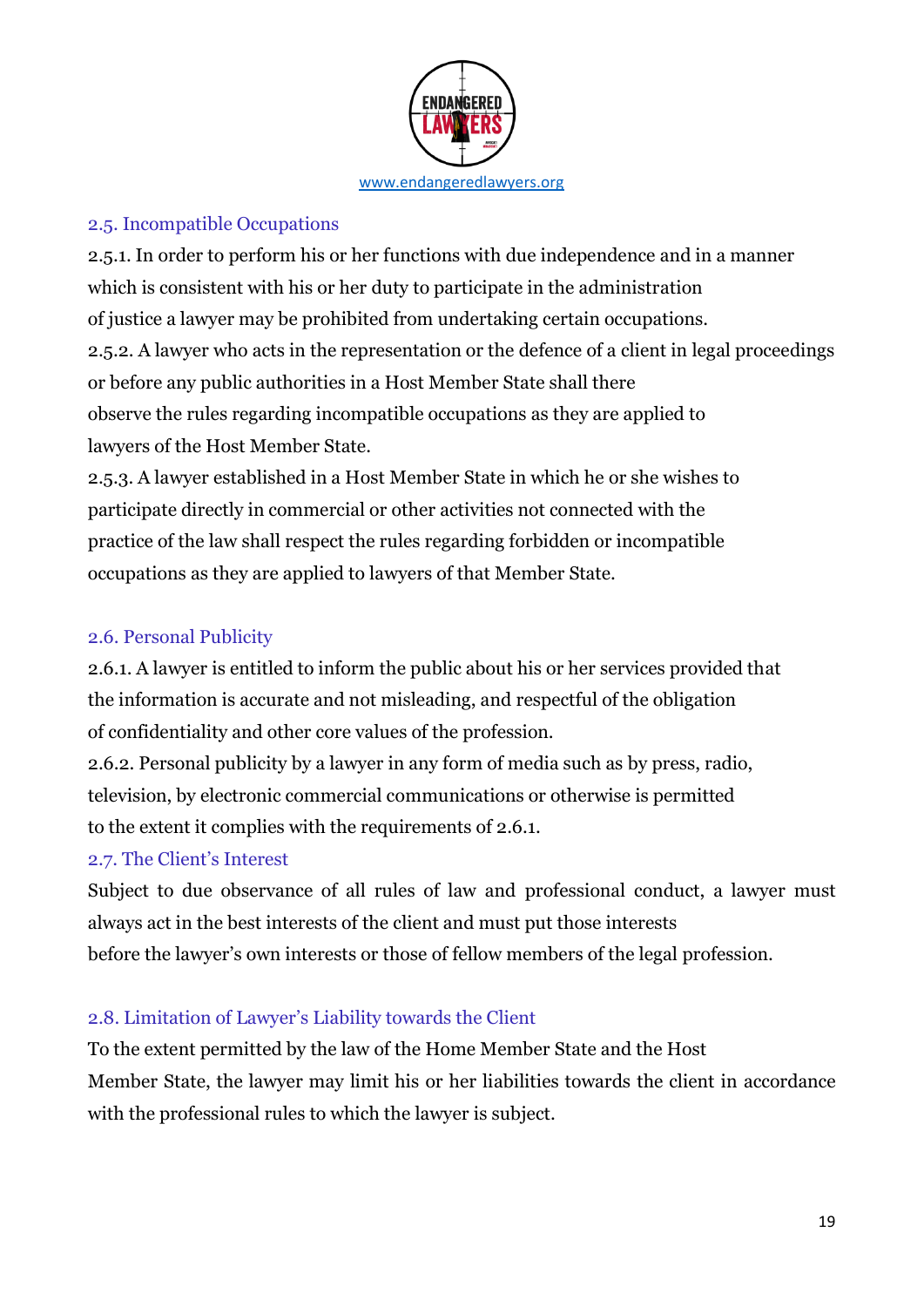

#### 3. RELATIONS WITH CLIENTS

#### 3.1. Acceptance and Termination of Instructions

3.1.1. A lawyer shall not handle a case for a party except on that party's instructions. The lawyer may, however, act in a case in which he or she has been instructed by another lawyer acting for the party or where the case has been assigned to him or her by

a competent body.

The lawyer should make reasonable efforts to ascertain the identity, competence and authority of the person or body who instructs him or her when the

specific circumstances show that the identity, competence and authority are uncertain.

3.1.2. A lawyer shall advise and represent the client promptly, conscientiously and diligently. The lawyer shall undertake personal responsibility for the discharge of the client's instructions and shall keep the client informed as to the progress of the matter with which the lawyer has been entrusted.

A lawyer shall not handle a matter which the lawyer knows or ought to know he or she is not competent to handle, without cooperating with a lawyer who is competent to handle it.

3.1.3. A lawyer shall not accept instructions unless he or she can discharge those instructions promptly having regard to the pressure of other work.

3.1.4. A lawyer shall not be entitled to exercise his or her right to withdraw from a case in such a way or in such circumstances that the client may be unable to find other legal assistance in time to prevent prejudice being suffered by the client.

#### 3.2. Conflict of Interest

3.2.1. A lawyer may not advise, represent or act on behalf of two or more clients in the same matter if there is a conflict, or a significant risk of a conflict, between the interests of those clients.

3.2.2. A lawyer must cease to act for both or all of the clients concerned when a conflict of interests arises between those clients and also whenever there is a risk of a breach of confidence or where the lawyer's independence may be impaired.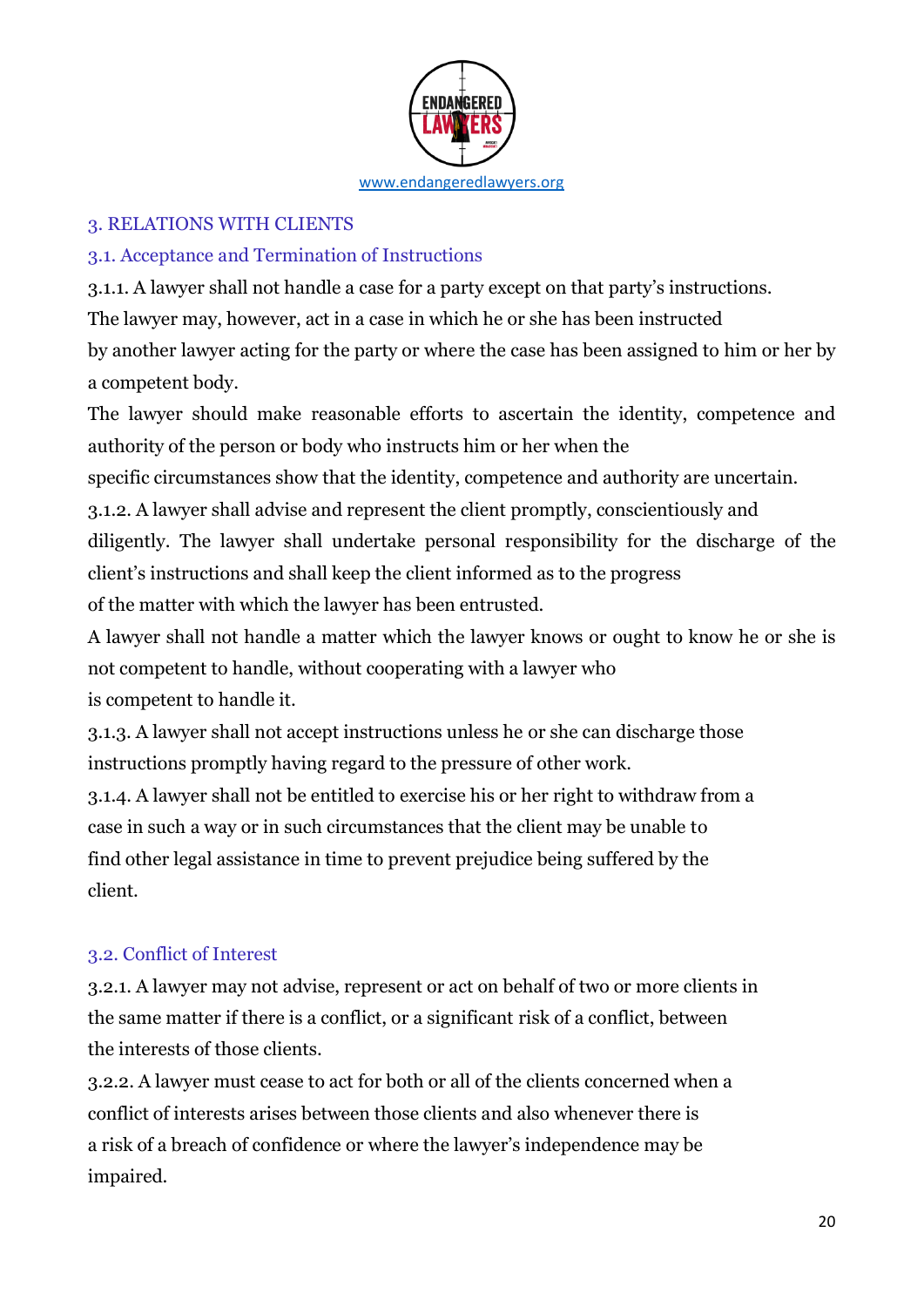

3.2.3. A lawyer must also refrain from acting for a new client if there is a risk of breach of a confidence entrusted to the lawyer by a former client or if the knowledge which the lawyer possesses of the affairs of the former client would give an undue advantage to the new client.

3.2.4. Where lawyers are practising in association, paragraphs 3.2.1 to 3.2.3 above shall apply to the association and all its members.

## *3.3. Pactum de Quota Litis*

3.3.1. A lawyer shall not be entitled to make a pactum de quota litis.

3.3.2. By "pactum de quota litis" is meant an agreement between a lawyer and the client entered into prior to final conclusion of a matter to which the client is a party, by virtue of which the client undertakes to pay the lawyer a share of the result regardless of whether this is represented by a sum of money or by any other benefit achieved by the client upon the conclusion of the matter.

3.3.3. "Pactum de quota litis" does not include an agreement that fees be charged in proportion to the value of a matter handled by the lawyer if this is in accordance with an officially approved fee scale or under the control of the Competent Authority having jurisdiction over the lawyer.

## 3.4. Regulation of Fees

A fee charged by a lawyer shall be fully disclosed to the client, shall be fair and reasonable, and shall comply with the law and professional rules to which the lawyer is subject.

## 3.5. Payment on Account

If a lawyer requires a payment on account of his or her fees and/or disbursements such payment should not exceed a reasonable estimate of the fees and probable disbursements involved.

Failing such payment, a lawyer may withdraw from the case or refuse to handle it, but subject always to paragraph 3.1.4 above.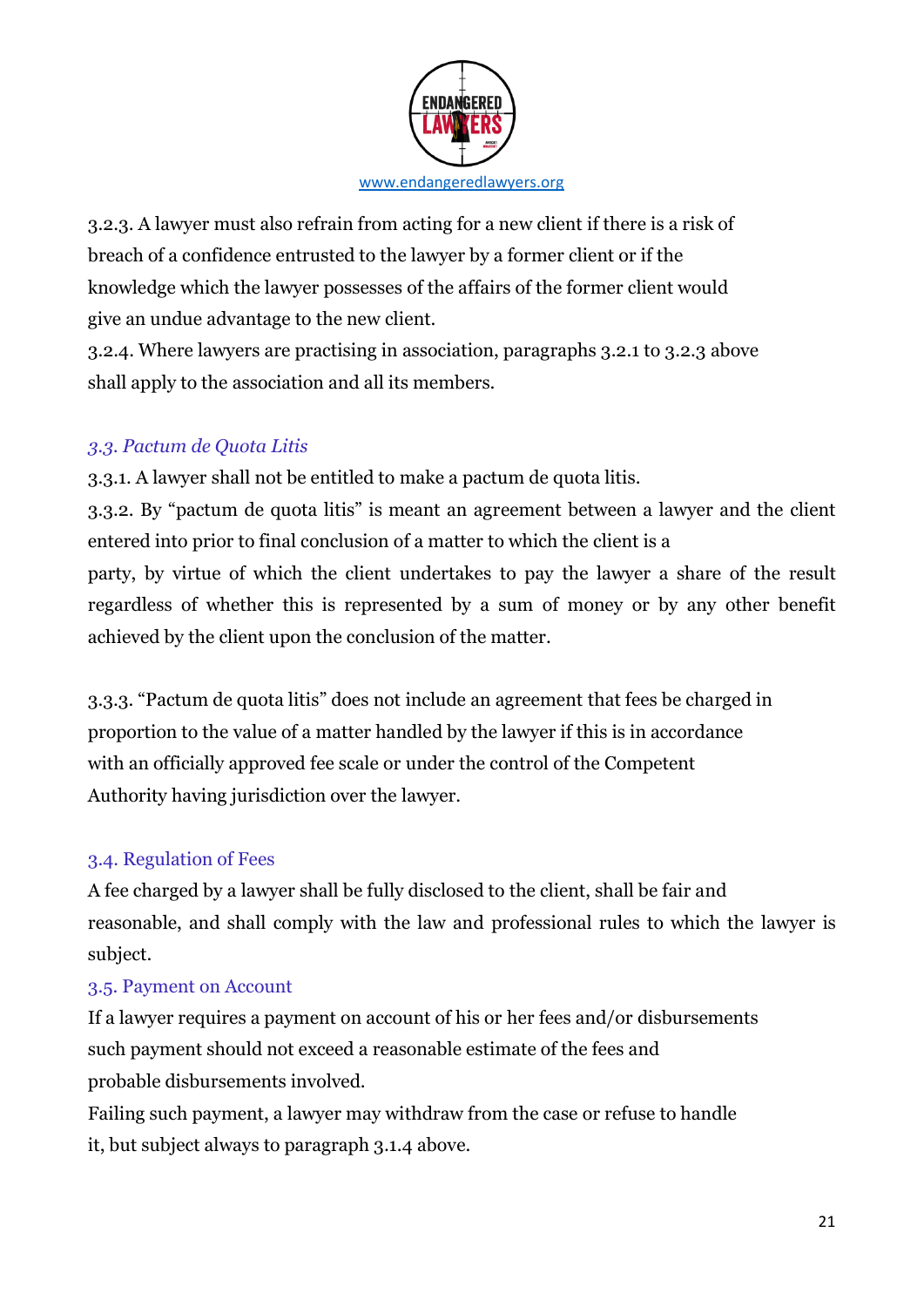

#### 3.6. Fee Sharing with Non-Lawyers

3.6.1. A lawyer may not share his or her fees with a person who is not a lawyer except where an association between the lawyer and the other person is permitted by the laws and the professional rules to which the lawyer is subject. 3.6.2. The provisions of 3.6.1 above shall not preclude a lawyer from paying a fee, commission or other compensation to a deceased lawyer's heirs or to a retired lawyer in respect of taking over the deceased or retired lawyer's practice.

## 3.7. Cost of Litigation and Availability of Legal Aid

3.7.1. The lawyer should at all times strive to achieve the most cost-effective resolution of the client's dispute and should advise the client at appropriate stages as to the desirability of attempting a settlement and/or a reference to alternative dispute resolution.

3.7.2. A lawyer shall inform the client of the availability of legal aid where applicable.

## 3.8. Client Funds

3.8.1. Lawyers who come into possession of funds on behalf of their clients or third parties (hereinafter called "client funds") have to deposit such money into an account of a bank or similar institution subject to supervision by a public authority (hereinafter called a "client account"). A client account shall be separate from any other account of the lawyer. All client funds received by a lawyer should be deposited into such an account unless the owner of such funds agrees that the funds should be dealt with otherwise.

3.8.2. The lawyer shall maintain full and accurate records showing all the lawyer's dealings with client funds and distinguishing client funds from other funds held by the lawyer. Records may have to be kept for a certain period of time according to national rules.

3.8.3. A client account cannot be in debit except in exceptional circumstances as expressly permitted in national rules or due to bank charges, which cannot be influenced by the lawyer. Such an account cannot be given as a guarantee or be used as a security for any reason. There shall not be any set-off or merger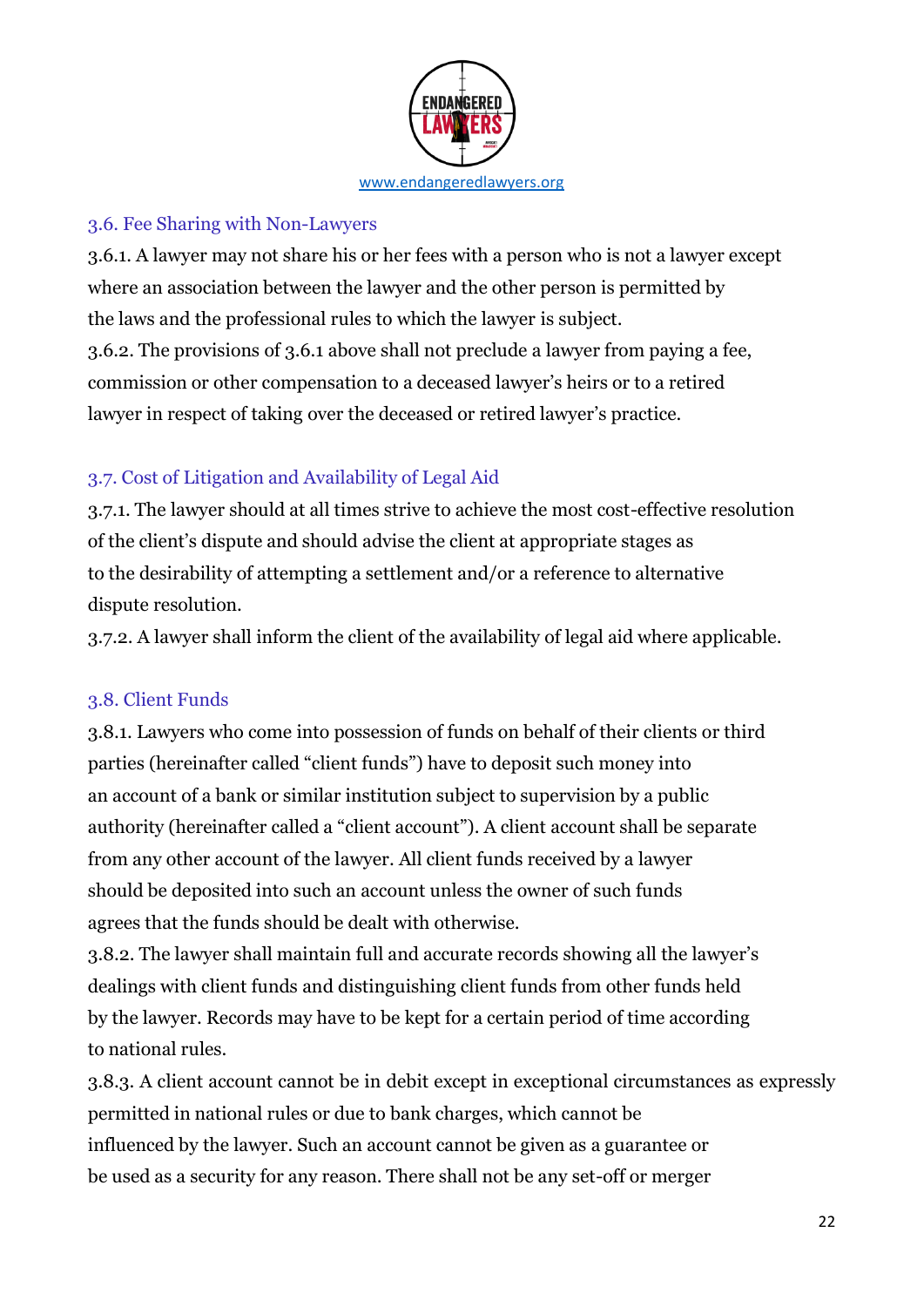

between a client account and any other bank account, nor shall the client funds in a client account be available to defray money owed by the lawyer to the bank.

3.8.4. Client funds shall be transferred to the owners of such funds in the shortest period of time or under such conditions as are authorised by them.

3.8.5. The lawyer cannot transfer funds from a client account into the lawyer's own account for payment of fees without informing the client in writing.

3.8.6. The Competent Authorities in Member States shall have the power to verify and examine any document regarding client funds, whilst respecting the confidentiality or legal professional privilege to which it may be subject.

## 3.9. Professional Indemnity Insurance

3.9.1. Lawyers shall be insured against civil legal liability arising out of their legal practice to an extent which is reasonable having regard to the nature and extent of the risks incurred by their professional activities.

3.9.2. Should this prove impossible, the lawyer must inform the client of this situation and its consequences.

## 4. RELATIONS WITH THE COURTS

## 4.1. Rules of Conduct in Court

A lawyer who appears, or takes part in a case, before a court or tribunal must comply with the rules of conduct applied before that court or tribunal.

## 4.2. Fair Conduct of Proceedings

A lawyer must always have due regard for the fair conduct of proceedings.

## 4.3. Demeanour in Court

A lawyer shall while maintaining due respect and courtesy towards the court defend the interests of the client honourably and fearlessly without regard to the lawyer's own interests or to any consequences to him- or herself or to any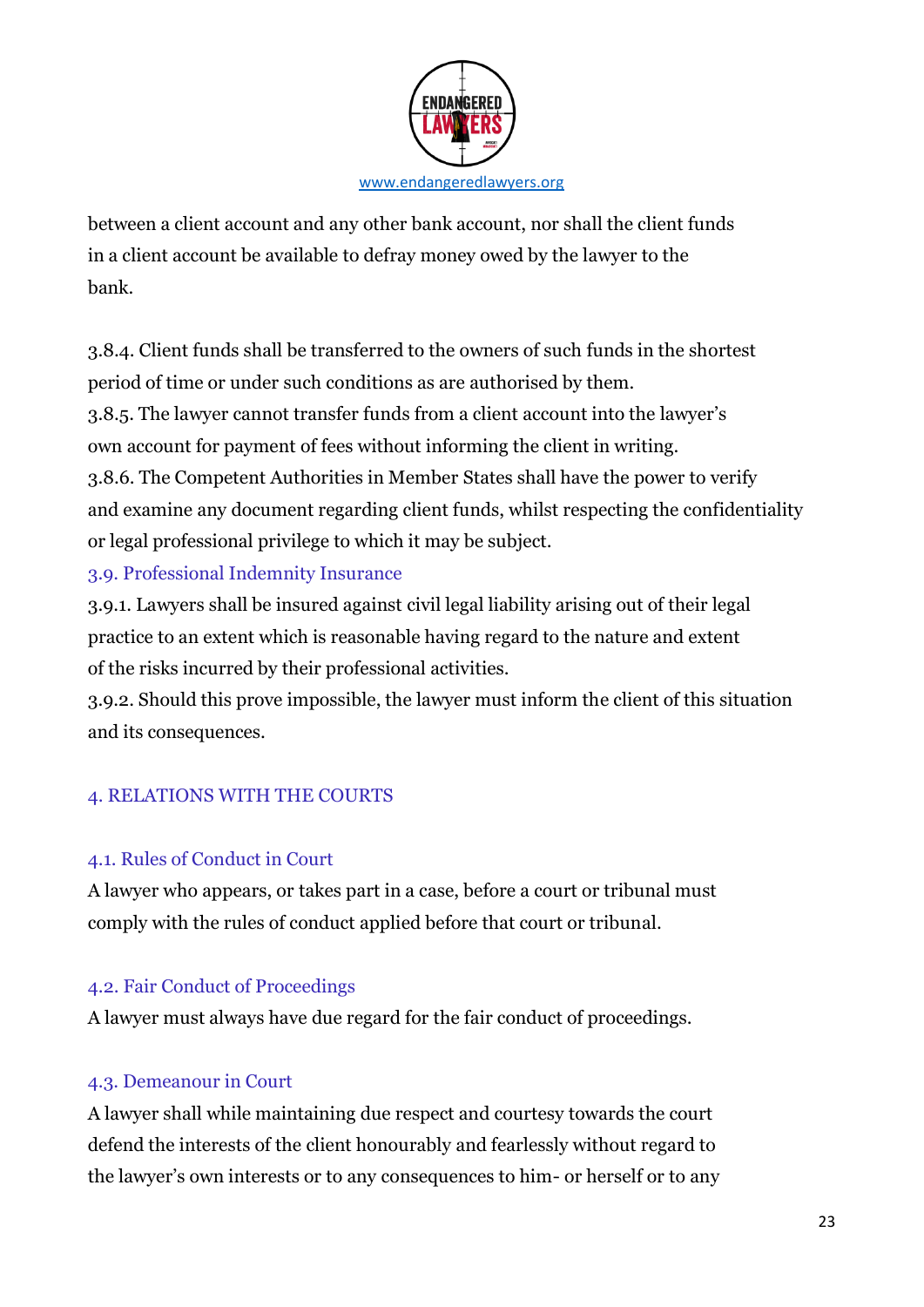

other person.

#### 4.4. False or Misleading Information

A lawyer shall never knowingly give false or misleading information to the court.

#### 4.5. Extension to Arbitrators etc.

The rules governing a lawyer's relations with the courts apply also to the lawyer's relations with arbitrators and any other persons exercising judicial or quasi-judicial functions, even on an occasional basis.

#### 5. RELATIONS BETWEEN LAWY ERS

#### 5.1. Corporate Spirit of the Profession

5.1.1. The corporate spirit of the profession requires a relationship of trust and cooperation between lawyers for the benefit of their clients and in order to avoid unnecessary litigation and other behaviour harmful to the reputation of the profession. It can, however, never justify setting the interests of the profession against those of the client.

5.1.2. A lawyer should recognise all other lawyers of Member States as professional colleagues and act fairly and courteously towards them.

## 5.2. Co-operation among Lawyers of Different Member States

5.2.1. It is the duty of a lawyer who is approached by a colleague from another Member State not to accept instructions in a matter which the lawyer is not competent to undertake. The lawyer should in such case be prepared to help that colleague to obtain the information necessary to enable him or her to instruct

a lawyer who is capable of providing the service asked for.

5.2.2. Where a lawyer of a Member State co-operates with a lawyer from another Member State, both have a general duty to take into account the differences which may exist between their respective legal systems and the professional organisations, competences and obligations of lawyers in the Member States concerned.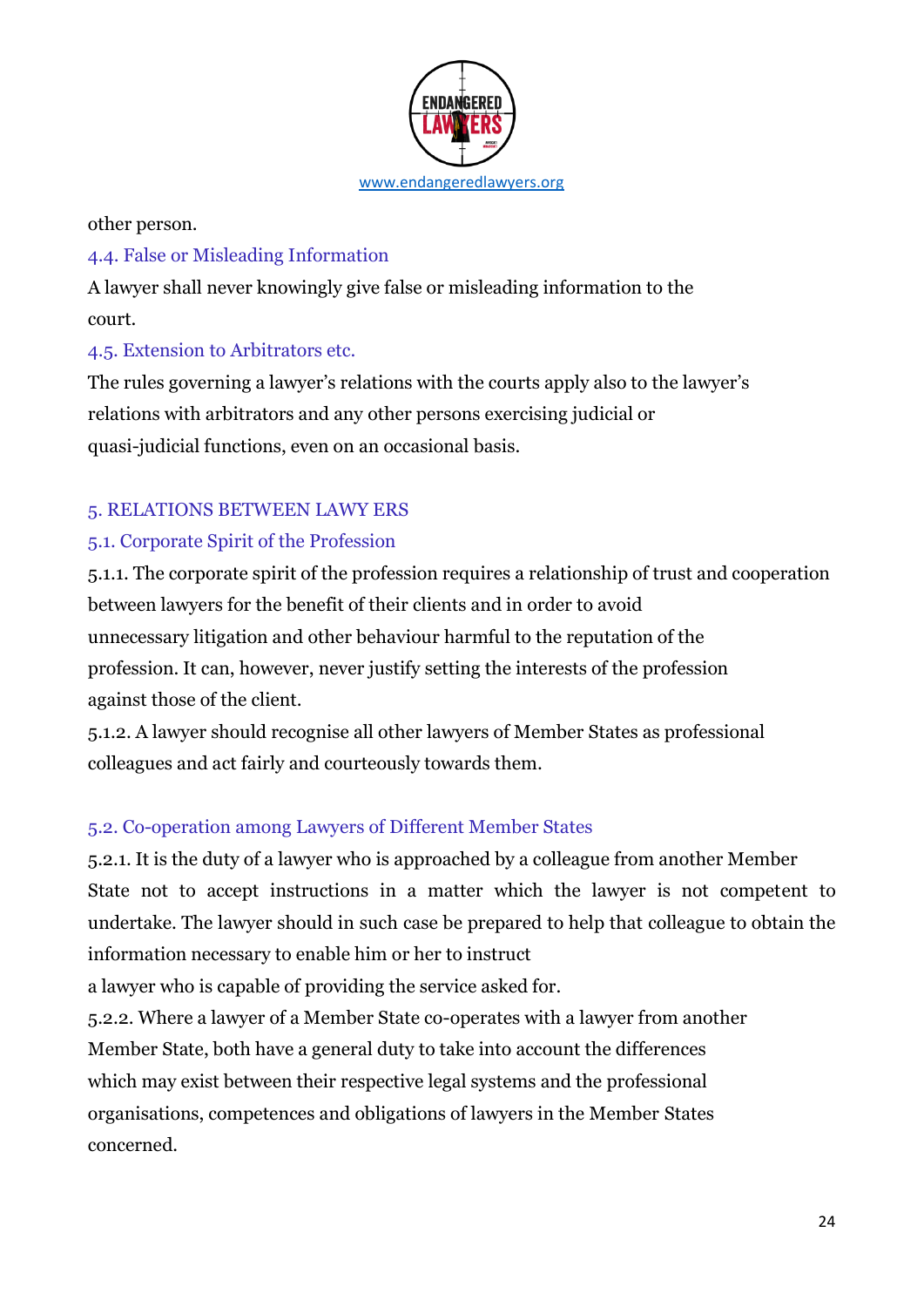

#### 5.3. Correspondence between Lawyers

5.3.1. If a lawyer intends to send communications to a lawyer in another Member State, which the sender wishes to remain confidential or without prejudice he or she should clearly express this intention prior to communicating the first of the documents. 5.3.2. If the prospective recipient of the communications is unable to ensure their status as confidential or without prejudice he or she should inform the sender accordingly without delay.

#### 5.4. Referral Fees

5.4.1. A lawyer may not demand or accept from another lawyer or any other person a fee, commission or any other compensation for referring or recommending the lawyer to a client.

5.4.2. A lawyer may not pay anyone a fee, commission or any other compensation as a consideration for referring a client to him- or herself.

#### 5.5. Communication with Opposing Parties

A lawyer shall not communicate about a particular case or matter directly with any person whom he or she knows to be represented or advised in the case or matter by another lawyer, without the consent of that other lawyer (and shall keep the other lawyer informed of any such communications).

5.6. (Deleted by decision of the Plenary Session in Dublin on 6 December 2002)

#### 5.7. Responsibility for Fees

In professional relations between members of Bars of different Member States,

where a lawyer does not confine him- or herself to recommending another lawyer or introducing that other lawyer to the client but instead him- or herself entrusts a correspondent with a particular matter or seeks the correspondent's advice, the instructing lawyer is personally bound, even if the client is insolvent, to pay the fees, costs and outlays which are due to the foreign correspondent.

The lawyers concerned may, however, at the outset of the relationship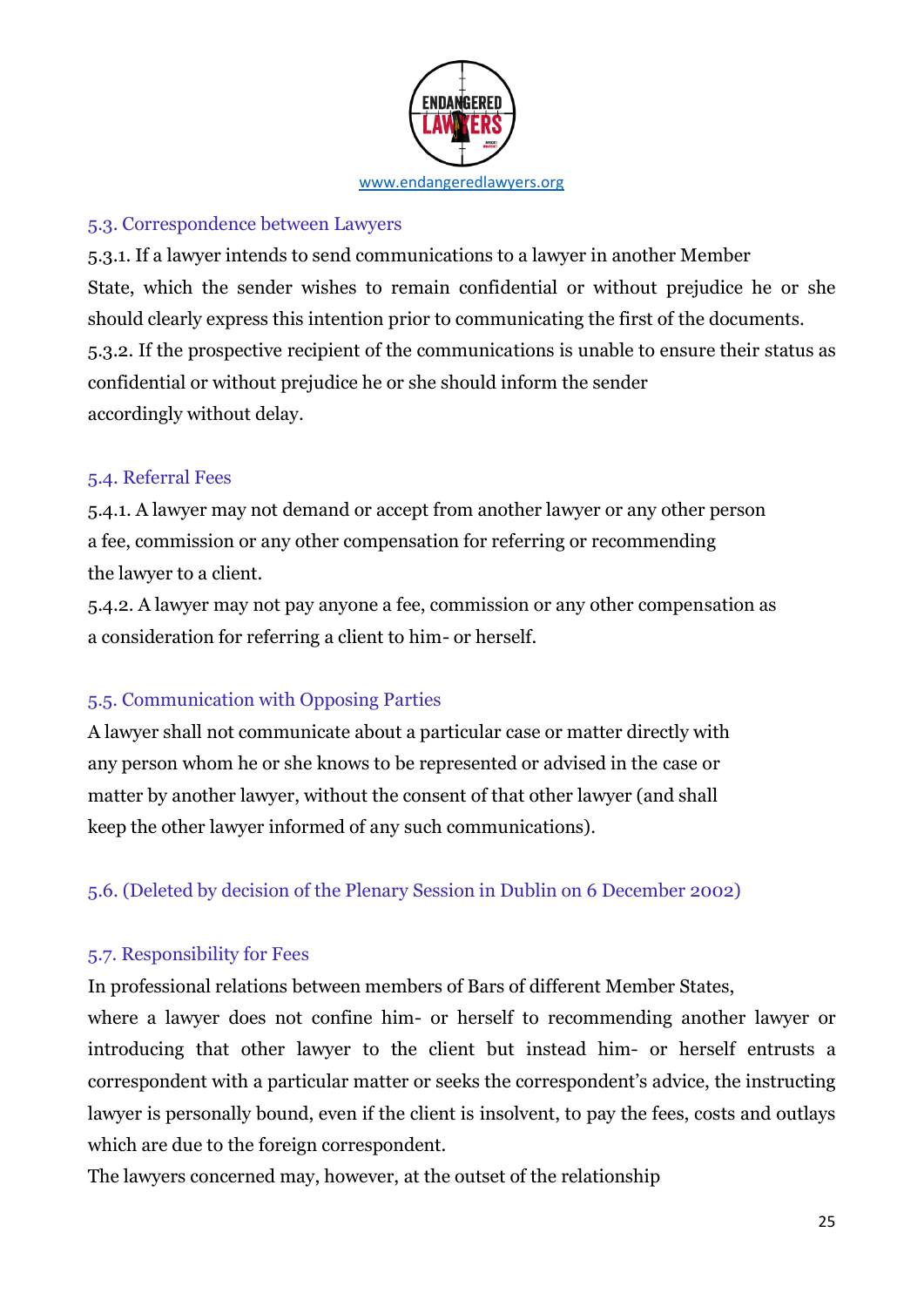

between them make special arrangements on this matter. Further, the instructing lawyer may at any time limit his or her personal responsibility to the amount of the fees, costs and outlays incurred before intimation to the foreign lawyer of the instructing lawyer's disclaimer of responsibility for the future.

#### 5.8. Continuing Professional Development

Lawyers should maintain and develop their professional knowledge and skills taking proper account of the European dimension of their profession.

## 5.9. Disputes amongst Lawyers in Different Member States

5.9.1. If a lawyer considers that a colleague in another Member State has acted in breach of a rule of professional conduct the lawyer shall draw the matter to the attention of that colleague.

5.9.2. If any personal dispute of a professional nature arises amongst lawyers in different Member States they should if possible first try to settle it in a friendly way.

5.9.3. A lawyer shall not commence any form of proceedings against a colleague in another Member State on matters referred to in 5.9.1 or 5.9.2 above without first informing the Bars or Law Societies to which they both belong for the purpose of allowing both Bars or Law Societies concerned an opportunity to assist in reaching a settlement.

## 4. Explanatory memorandum

This Explanatory Memorandum was prepared at the request of the CCBE Standing Committee by the CCBE's deontology working party, who were responsible for drafting the first version of the Code of Conduct itself. It seeks to explain the origin of the provisions of the Code, to illustrate the problems which they are designed to resolve, particularly in relation to cross-border activities, and to provide assistance to the Competent Authorities in the Member States in the application of the Code. It is not intended to have any binding force in the interpretation of the Code. The Explanatory Memorandum was adopted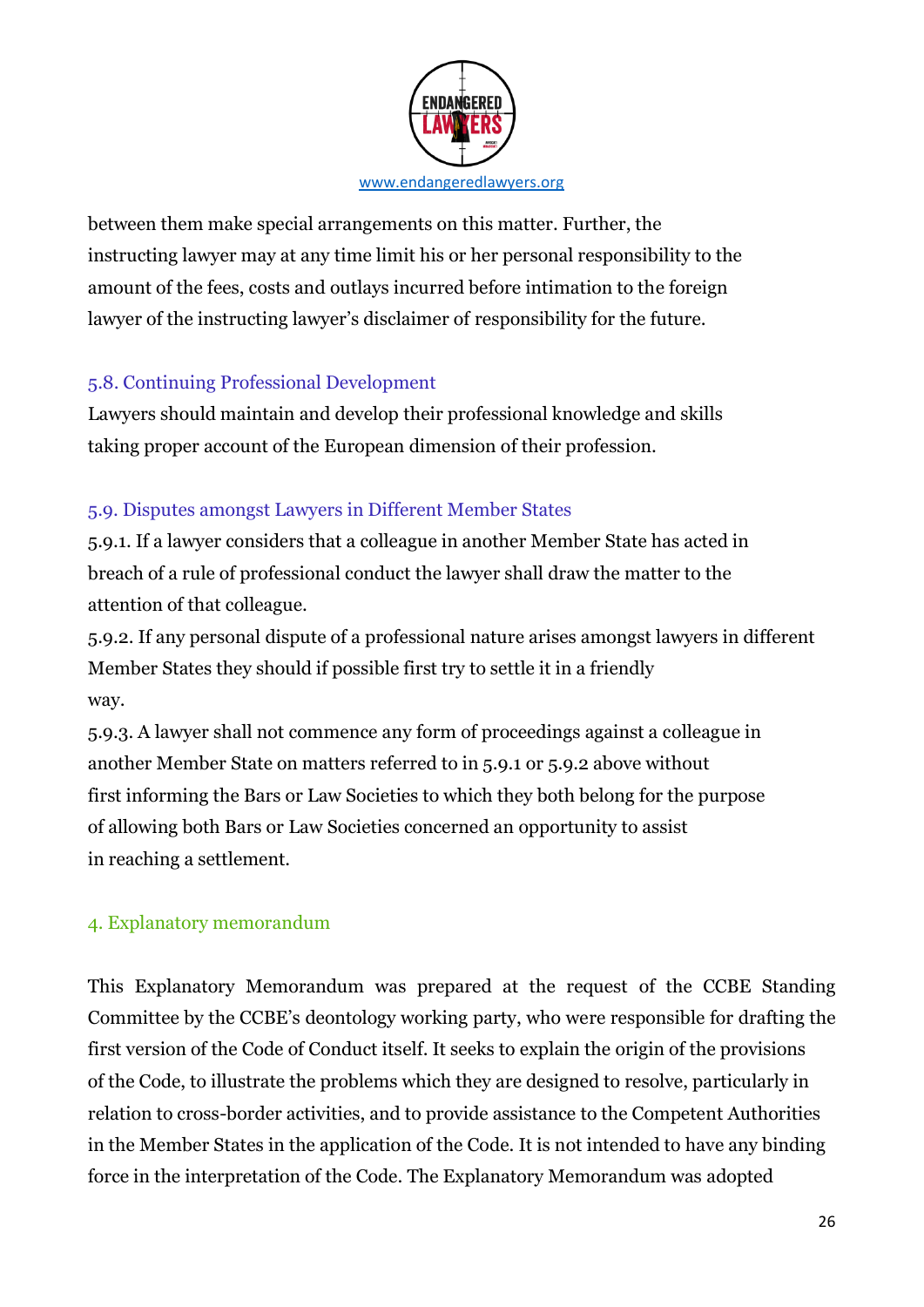

on 28 October 1988 and updated on the occasion of the CCBE Plenary Session on 19 May 2006. The Explanatory Memorandum also takes into account amendments to the CCBE Statutes formally approved at an Extraordinary Plenary Session on 20 August 2007. The list of professions in the commentary on article 1.4 is subject to modification. The original versions of the Code are in the French and English languages. Translations into other Community languages are prepared under the authority of the national delegations.

## *Commentary on Article 1.1 – The Function of the Lawyer in society*

The Declaration of Perugia, adopted by the CCBE in 1977, laid down the fundamental principles of professional conduct applicable to lawyers throughout the EC. The provisions of Article 1.1 reaffirm the statement in the Declaration of Perugia of the function of the lawyer in society which forms the basis for the rules governing the performance of that function.

#### *Commentary on Article 1.2 – The Nature of Rules of Professional Conduct*

These provisions substantially restate the explanation in the Declaration of Perugia of the nature of rules of professional conduct and how particular rules depend on particular local circumstances but are nevertheless based on common values.

#### *Commentary on Article 1.3 – The Purpose of the Code*

These provisions introduce the development of the principles in the Declaration of Perugia into a specific Code of Conduct for lawyers throughout the EU, the EEA and Swiss Confederation,

and lawyers of the Associate and Observer Members of the CCBE, with particular reference to their cross-border activities (defined in Article 1.5). The provisions of Article 1.3.2 lay down the specific intentions of the CCBE with regard to the substantive provisions in the Code.

#### *Commentary on Article 1.4 – Field of Application* **Ratione Personae**

The rules are stated to apply to all lawyers as defined in the Lawyers Services Directive of 1977 and the Lawyers Establishment Directive of 1998, and lawyers of the Associate and Observer Members of the CCBE. This includes lawyers of the states which subsequently acceded to the Directives, whose names have been added by amendment to the Directives. The Code accordingly applies to all the lawyers represented on the CCBE, whether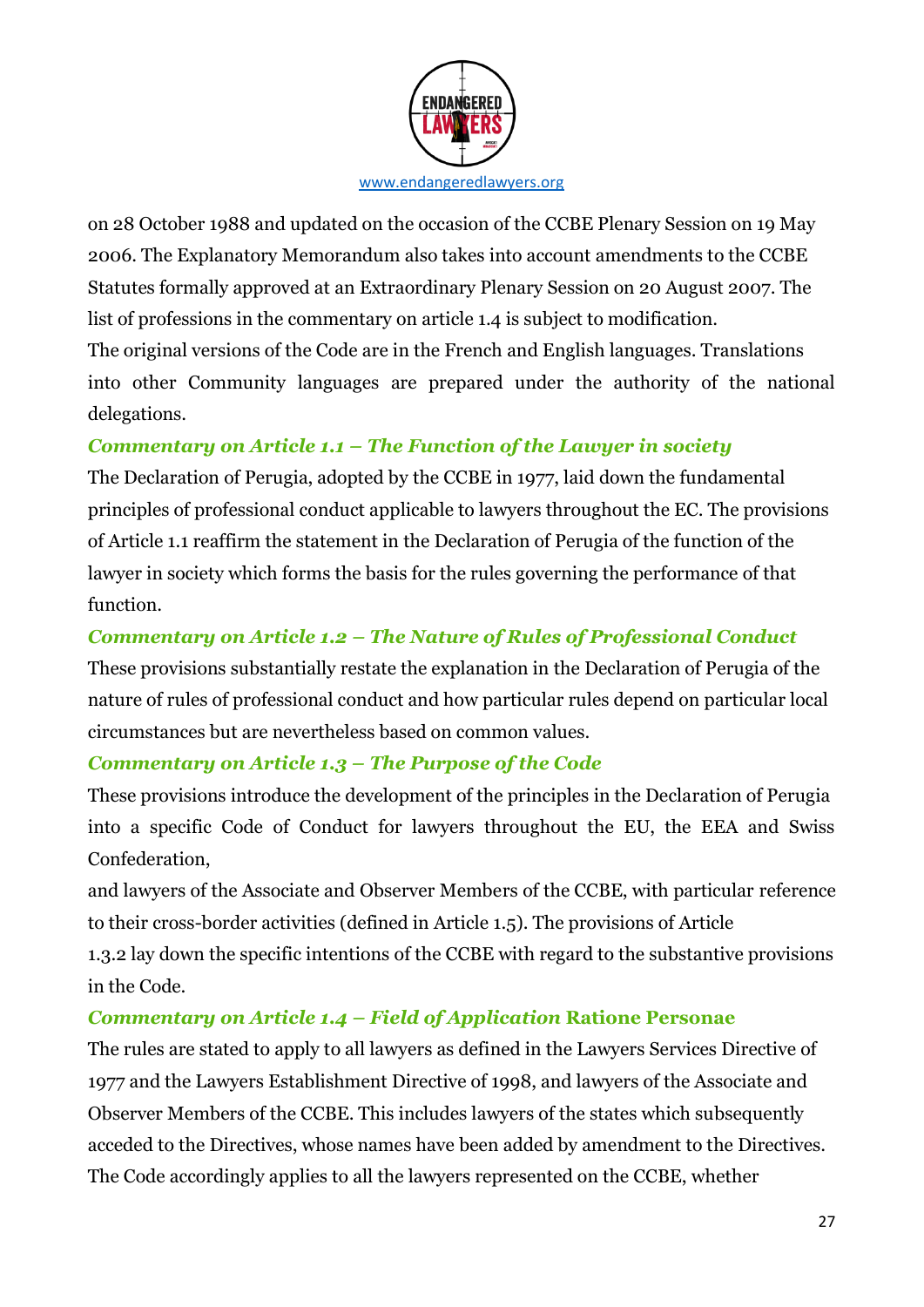

as full Members, Associate Members or Observer Members, namely:

Albania Avokat Andorra Advocat Armenia Pastaban Austria R echtsanwalt Belgium Avocat / Advocaat / Rechtsanwalt Bosnia and Herzegovina Advokat / Odvjetnik Bulgaria Advokat Croatia Odvjetnik Cyprus D ikegóros Czech Republic Advokát Denmark Advokat Estonia Vandeadvokaat Finland Asianajaja / Advokat FYR OM Advokat France Avocat Georgia Advokati / Advokatebi Germany R echtsanwalt Greece D ikegóros Hungary ügyvéd Iceland Lögmaður Ireland Barrister / Solicitor Italy Avvocato Latvia Zvērināts advokāts Liechtenstein R echtsanwalt Lithuania Advokatas Luxembourg Avocat / Rechtsanwalt Malta Avukat / Prokuratur Legali Montenegro Advokat Moldova Avocat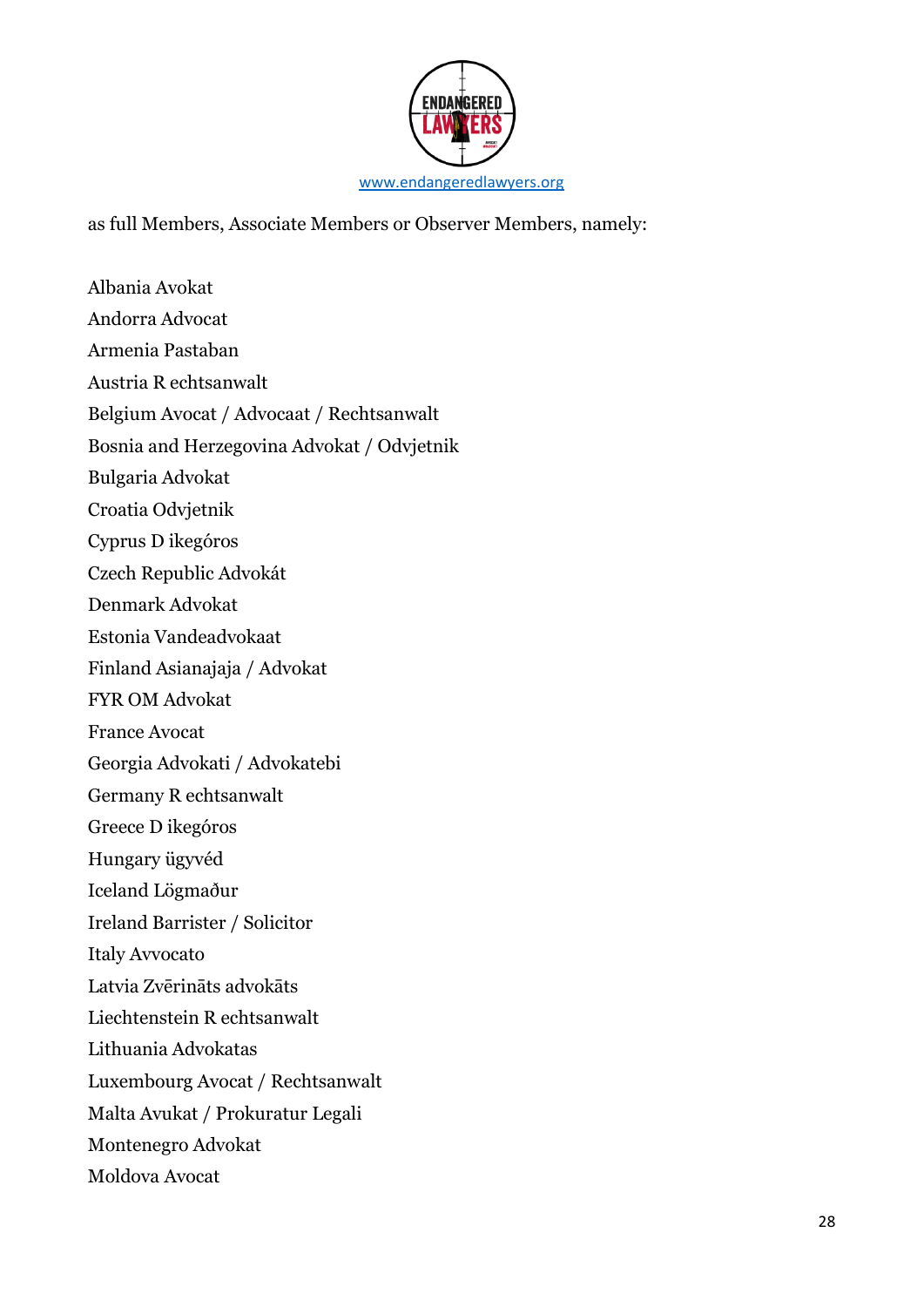

Netherlands Advocaat Norway Advokat Poland Adwokat / Radca prawny Portugal Advogado Romania Avocat Serbia Advokat Slovak Republic Advokát / Advokátka Slovenia Odvetnik / Odvetnica Spain Abogado / Advocat / Abokatu / Avogado Sweden Advokat Switzerland R echtsanwalt / Anwalt / Fürsprech / F ürsprecher /Advokat/ avocat / avvocato / advocat Turkey Avukat Ukraine Advokat United Kingdom Advocate / Barrister / Solicitor

It is also hoped that the Code will be acceptable to the legal professions of other non-Member States in Europe and elsewhere so that it could also be applied by appropriate conventions between them and the Member States.

#### *Commentary on Article 1.5 – Field of Application* **Ratione Materiae**

The rules are here given direct application only to "cross-border activities", as defined, of lawyers within the EU, the EEA and Swiss Confederation and lawyers of the Associate and Observer Members of the CCBE - see above on Article 1.4, and the definition of "Member State" in Article 1.6. (See also above as to possible extensions in the future to lawyers of other states.) The definition of cross-border activities would, for example, include contacts

in state A even on a matter of law internal to state A between a lawyer of state A and a lawyer of state B; it would exclude contacts between lawyers of state A in state A of a matter arising in state B, provided that none of their professional activities takes place in state B; it would include any activities of lawyers of state A in state B, even if only in the form of communications sent from state A to state B.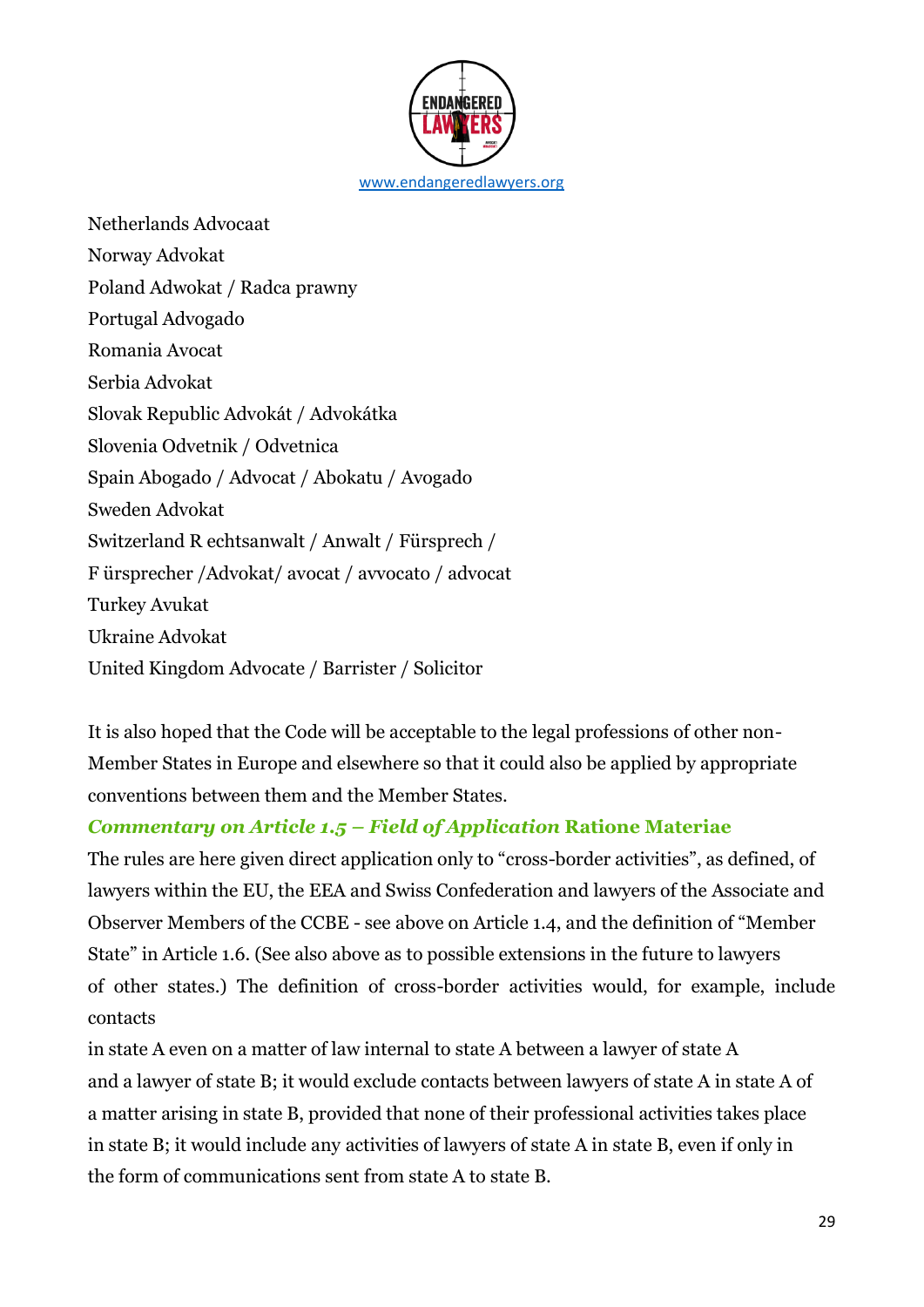

## *Commentary on Article 1.6 – Definitions*

This provision defines a number of terms used in the Code, "Member State", "Home Member

State", "Host Member State", "Competent Authority", "Directive 77/249/EEC" and "Directive

98/5/EC". The reference to "where the lawyer carries on cross-border activities"

should be interpreted in light of the definition of "cross-border activities" in Article 1.5.

#### *Commentary on Article 2.1 – Independence*

This provision substantially reaffirms the general statement of principle in the Declaration of Perugia.

#### *Commentary on Article 2.2 – Trust and Personal Integrity*

This provision also restates a general principle contained in the Declaration of Perugia.

#### *Commentary on Article 2.3 – Confidentiality*

This provision first restates, in Article 2.3.1, general principles laid down in the Declaration of Perugia and recognised by the ECJ in the AM&S case (157/79). It then, in Articles 2.3.2 to 4, develops them into a specific rule relating to the protection of confidentiality. Article 2.3.2 contains the basic rule requiring respect for confidentiality. Article 2.3.3 confirms that the obligation remains binding on the lawyer even if he or she ceases to act for the client in question. Article 2.3.4 confirms that the lawyer must not only respect the obligation of confidentiality him- or herself but must require all members and employees of his or her firm to do likewise.

## *Commentary on Article 2.4 – Respect for the Rules of Other Bars and Law Societies*

Article 4 of the Lawyers Services Directive contains the provisions with regard to the rules to be observed by a lawyer from one Member State providing services on an occasional or temporary basis in another Member State by virtue of Article 49 of the consolidated EC treaty, as follows:

(a) activities relating to the representation of a client in legal proceedings or before public authorities shall be pursued in each Host Member State under the conditions laid down for lawyers established in that state, with the exception of any conditions requiring residence, or registration with a professional organisation, in that state;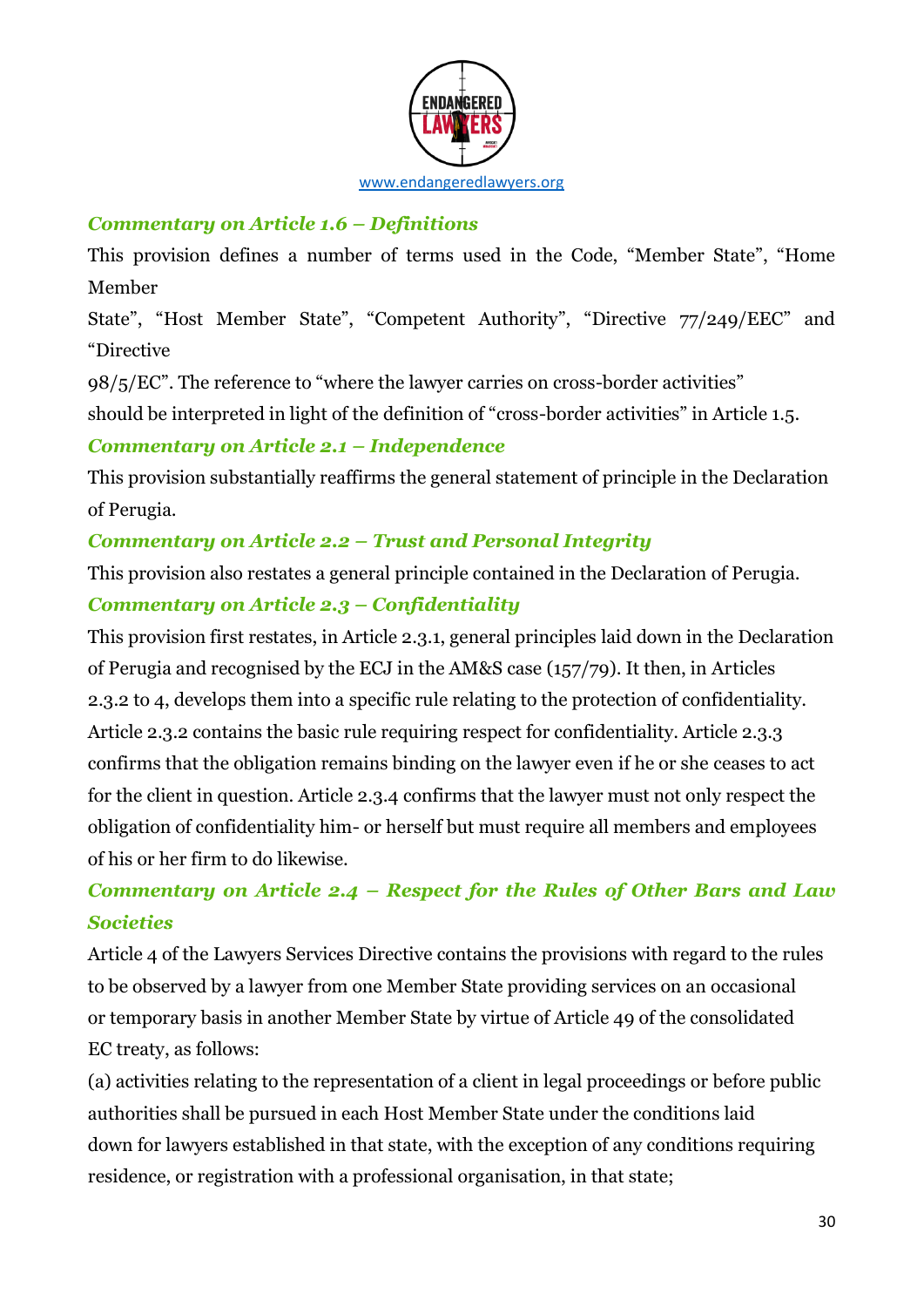

(b) a lawyer pursuing these activities shall observe the rules of professional conduct of the Host Member State, without prejudice to the lawyer's obligations in the Member

State from which he or she comes;

(c) when these activities are pursued in the UK, "rules of professional conduct of the Host Member State" means the rules of professional conduct applicable to solicitors, where such activities are not reserved for barristers and advocates. Otherwise the rules of professional conduct applicable to the latter shall apply. However, barristers from Ireland shall always be subject to the rules of professional conduct applicable in the UK to barristers and advocates. When these activities are pursued in Ireland "rules of professional conduct of the Host Member State" means, in so far as they govern the oral presentation of a case in court, the rules of professional conduct applicable to barristers. In all other cases the rules of professional conduct applicable to solicitors shall apply. However, barristers and advocates from the UK shall always be subject to the rules of professional conduct applicable in Ireland to barristers; and (d) a lawyer pursuing activities other than those referred to in (a) above shall remain subject to the conditions and rules of professional conduct of the Member State from which he or she comes without prejudice to respect for the rules, whatever their source, which govern the profession in the Host Member State, especially those concerning the incompatibility of the exercise of the activities of a lawyer with the exercise of other activities in that state, professional secrecy, relations with other lawyers, the prohibition on the same lawyer acting for parties with mutually conflicting interests, and publicity. The latter rules are applicable only if they are capable of being observed by a lawyer who is not established in the Host Member State and to the extent to which their observance is objectively justified to ensure, in that state, the proper exercise of a lawyer's activities, the standing of the profession and respect for the rules concerning incompatibility.

The Lawyers Establishment Directive contains the provisions with regard to the rules to be observed by a lawyer from one Member State practising on a permanent basis in another Member State by virtue of Article 43 of the consolidated EC treaty, as follows: (a) irrespective of the rules of professional conduct to which he or she is subject in his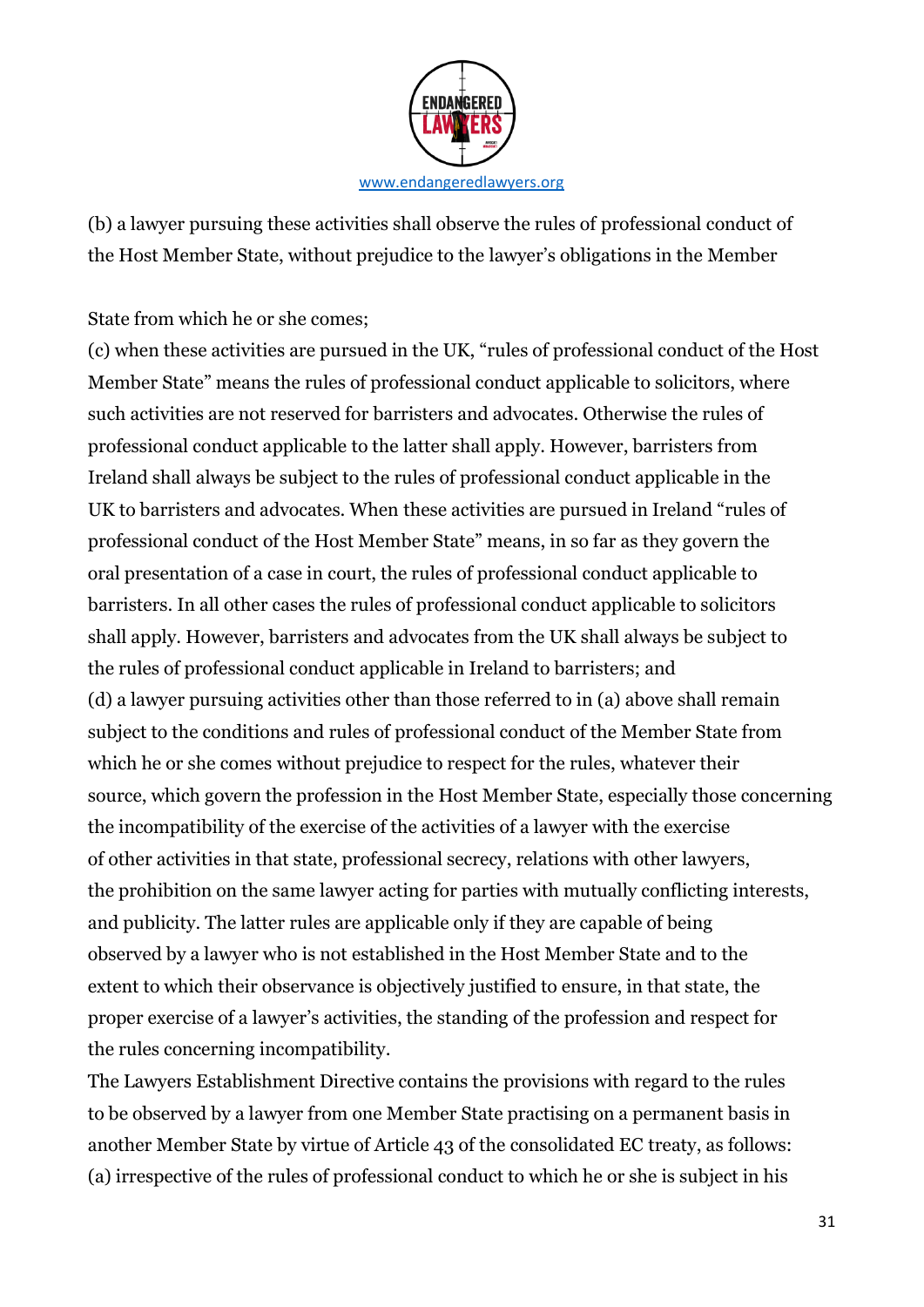

or her Home Member State, a lawyer practising under his home-country professional title shall be subject to the same rules of professional conduct as lawyers practising under the relevant professional title of the Host Member State in respect of all the activities the lawyer pursues in its territory (Article 6.1);

(b) the Host Member State may require a lawyer practising under his or her home-country professional title either to take out professional indemnity insurance or to become a member of a professional guarantee fund in accordance with the rules which that state lays down for professional activities pursued in its territory.

Nevertheless, a lawyer practising under his or her home-country professional title shall be exempted from that requirement if the lawyer can prove that he or she is covered by insurance taken out or a guarantee provided in accordance with the rules of the Home Member State, insofar as such insurance or guarantee is equivalent in terms of the conditions and extent of cover. Where the equivalence is only partial, the Competent Authority in the Host Member State may require that additional insurance or an additional guarantee be contracted to cover the elements which are not already covered by the insurance or guarantee contracted in accordance with the rules of the Home Member State (Article 6.3); and

(c) a lawyer registered in a Host Member State under his or her home-country professional title may practise as a salaried lawyer in the employ of another lawyer, an association or firm of lawyers, or a public or private enterprise to the extent that the Host Member State so permits for lawyers registered under the professional title used in that state (Article 8).

In cases not covered by either of these Directives, or over and above the requirements of these Directives, the obligations of a lawyer under Community law to observe the rules of other Bars and Law Societies are a matter of interpretation of any relevant provision,

such as the Directive on Electronic Commerce (2000/31/EC). A major purpose of the Code is to minimise, and if possible eliminate altogether, the problems which may arise from "double deontology", that is the application of more than one set of potentially conflicting

national rules to a particular situation (see Article 1.3.1).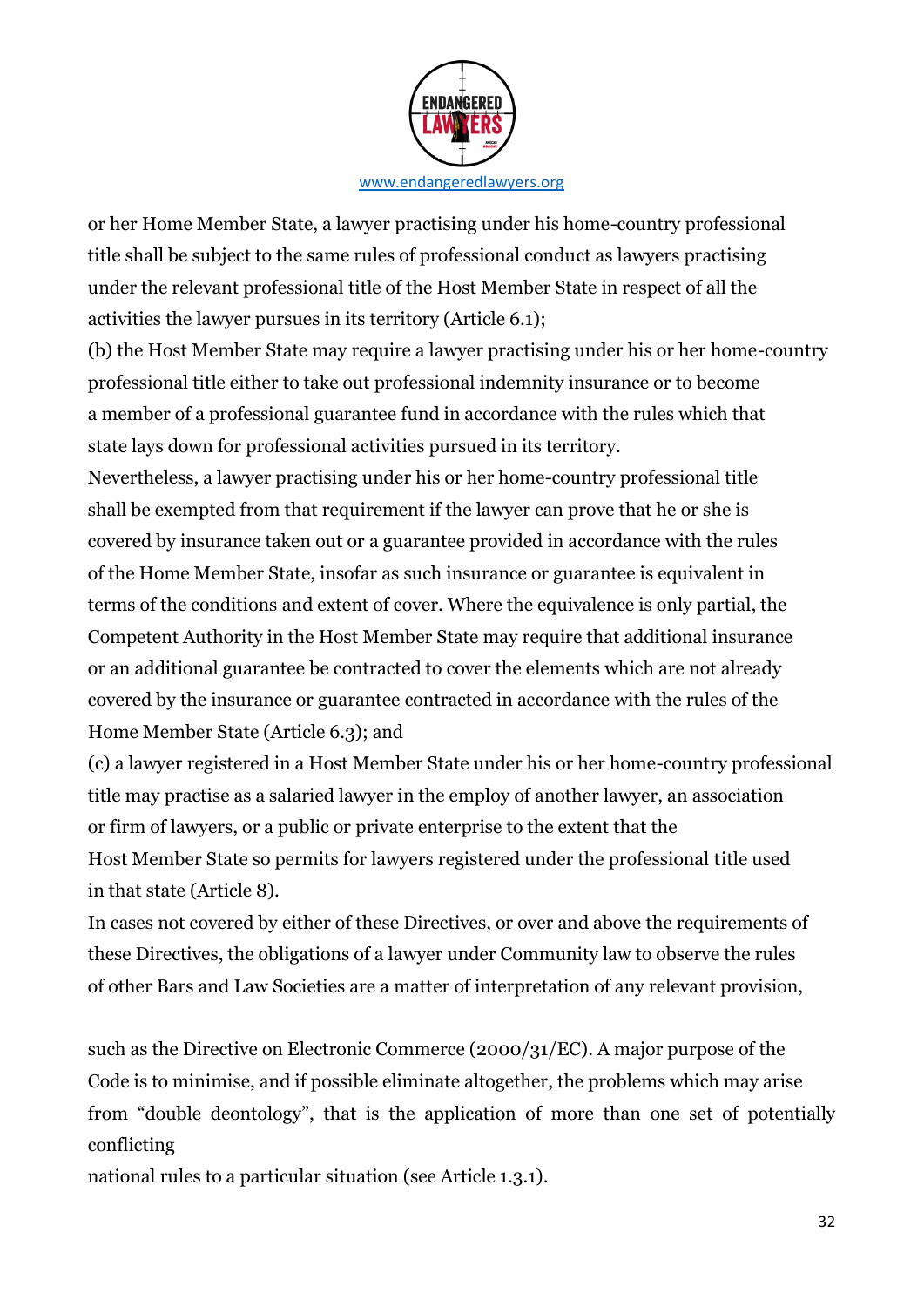

#### *Commentary on Article 2.5 – Incompatible Occupations*

There are differences both between and within Member States on the extent to which lawyers are permitted to engage in other occupations, for example in commercial activities. The general purpose of rules excluding a lawyer from other occupations is to protect the lawyer from influences which might impair the lawyer's independence or his or her role in the administration of justice. The variations in these rules reflect different local conditions, different perceptions of the proper function of lawyers and different techniques of rule-making. For instance in some cases there is a complete prohibition of engagement in certain named occupations, whereas in other cases engagement in other occupations is generally permitted, subject to observance of specific safeguards for the lawyer's independence.

Articles 2.5.2 and 3 make provision for different circumstances in which a lawyer of one Member State is engaging in cross-border activities (as defined in Article 1.5) in a Host Member State when he or she is not a member of the Host State legal profession. Article 2.5.2 imposes full observation of Host State rules regarding incompatible

occupations

on the lawyer acting in national legal proceedings or before national public authorities in the Host State. This applies whether the lawyer is established in the Host State or not.

Article 2.5.3, on the other hand, imposes "respect" for the rules of the Host State regarding forbidden or incompatible occupations in other cases, but only where the lawyer who is established in the Host Member State wishes to participate directly in commercial or other activities not connected with the practice of the law.

#### *Commentary on Article 2.6 – Personal Publicity*

The term "personal publicity" covers publicity by firms of lawyers, as well as individual lawyers, as opposed to corporate publicity organised by Bars and Law Societies for their members as a whole. The rules governing personal publicity by lawyers vary considerably in the Member States. Article 2.6 makes it clear that there is no overriding objection to personal publicity in cross-border practice. However, lawyers are nevertheless subject to prohibitions or restrictions laid down by their home professional rules, and a lawyer will still be subject to prohibitions or restrictions laid down by Host State rules when these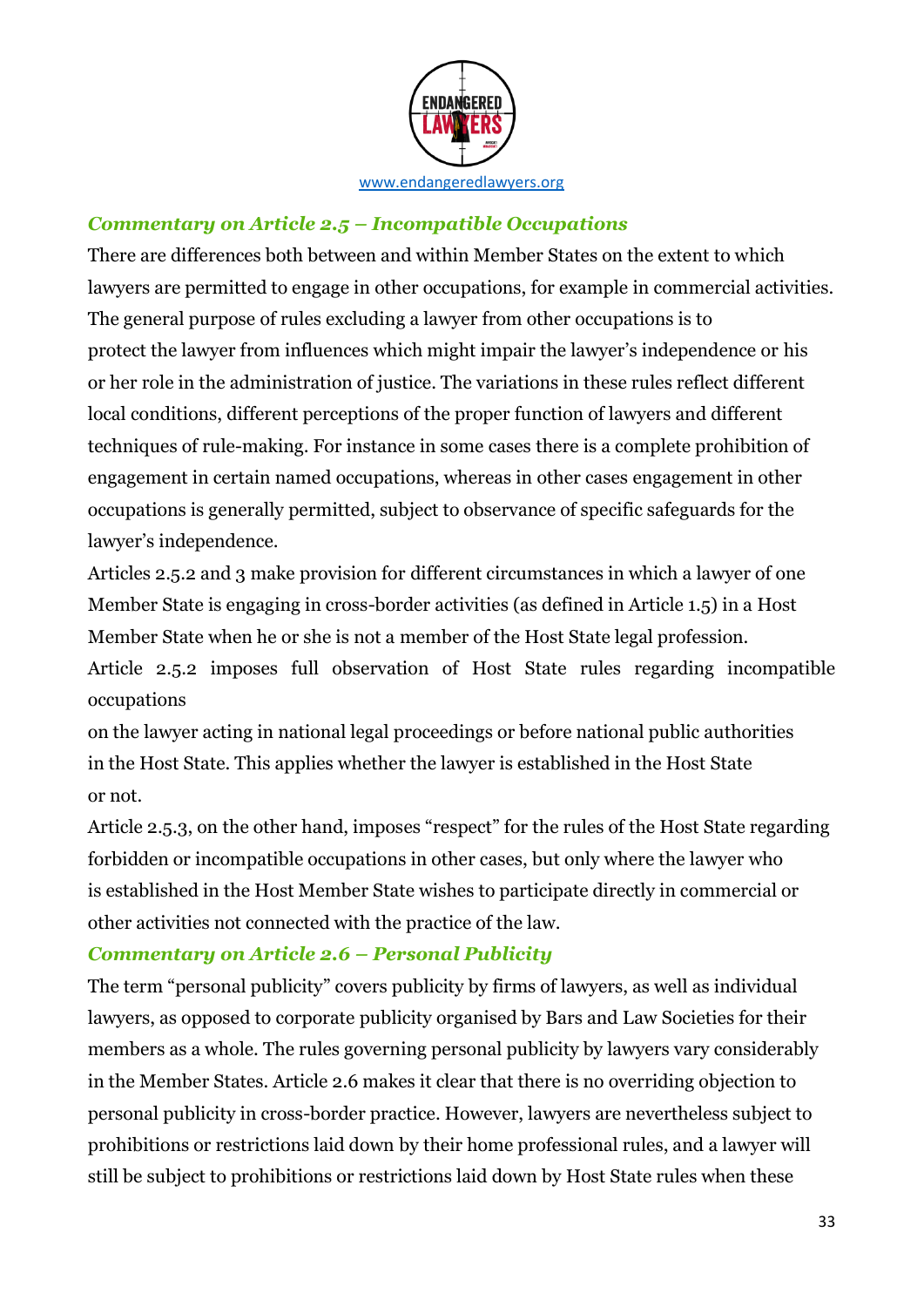

are binding on the lawyer by virtue of the Lawyers Services Directive or the Lawyers Establishment

Directive.

#### *Commentary on Article 2.7 – The Client's Interest*

This provision emphasises the general principle that the lawyer must always place the client's interests before the lawyer's own interests or those of fellow members of the legal profession.

## *Commentary on Article 2.8 – Limitation of Lawyer's Liability towards the Client*

This provision makes clear that there is no overriding objection to limiting a lawyer's liability

towards his or her client in cross-border practice, whether by contract or by use of a limited company, limited partnership or limited liability partnership. However it points out that this can only be contemplated where the relevant law and the relevant rules of conduct permit - and in a number of jurisdictions the law or the professional rules prohibit or restrict such limitation of liability.

#### *Commentary on Article 3.1 – Acceptance and Termination of Instructions*

The provisions of Article 3.1.1 are designed to ensure that a relationship is maintained between lawyer and client and that the lawyer in fact receives instructions from the client, even though these may be transmitted through a duly authorised intermediary. It is the responsibility of the lawyer to satisfy him- or herself as to the authority of the intermediary and the wishes of the client.

Article 3.1.2 deals with the manner in which the lawyer should carry out his or her duties. The provision that the lawyer shall undertake personal responsibility for the discharge of the instructions given to him or her means that the lawyer cannot avoid responsibility by delegation to others. It does not prevent the lawyer from seeking to limit his or her legal liability to the extent that this is permitted by the relevant law or professional rules - see Article 2.8.

Article 3.1.3 states a principle which is of particular relevance in cross-border activities, for example when a lawyer is asked to handle a matter on behalf of a lawyer or client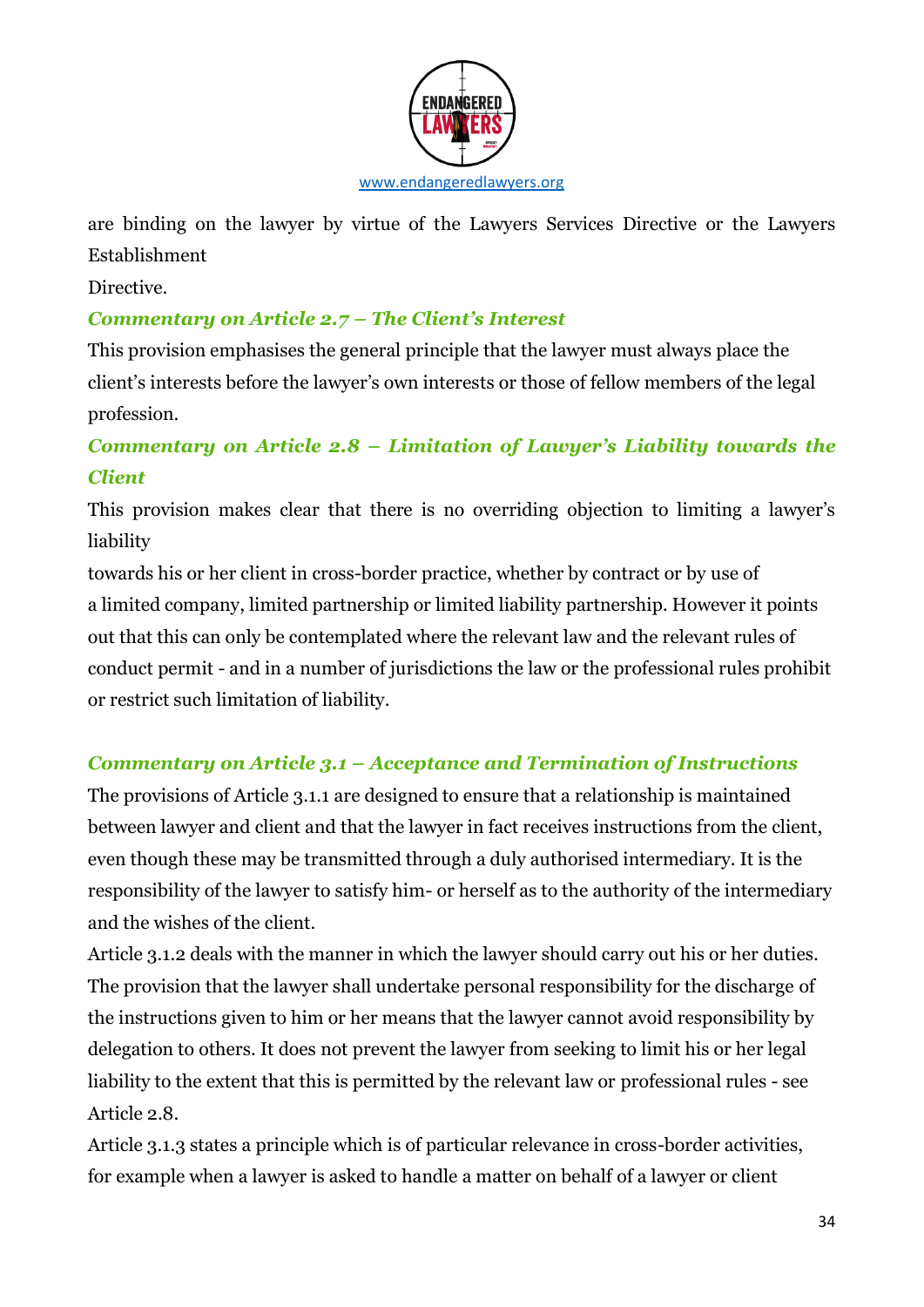

from another state who may be unfamiliar with the relevant law and practice, or when a lawyer is asked to handle a matter relating to the law of another state with which he or she is unfamiliar.

A lawyer generally has the right to refuse to accept instructions in the first place, but Article 3.1.4 states that, having once accepted them, the lawyer has an obligation not to withdraw without ensuring that the client's interests are safeguarded.

## *Commentary on Article 3.2 – Conflict of Interest*

The provisions of Article 3.2.1 do not prevent a lawyer acting for two or more clients in the same matter provided that their interests are not in fact in conflict and that there is no significant risk of such a conflict arising. Where a lawyer is already acting for two or more clients in this way and subsequently there arises a conflict of interests between those clients or a risk of a breach of confidence or other circumstances where the lawyer's independence may be impaired, then the lawyer must cease to act for both or all of them. There may, however, be circumstances in which differences arise between two or more clients for whom the same lawyer is acting where it may be appropriate for the lawyer to attempt to act as a mediator. It is for the lawyer in such cases to use his or her own judgement

on whether or not there is such a conflict of interest between them as to require the lawyer to cease to act. If not, the lawyer may consider whether it would be appropriate to explain the position to the clients, obtain their agreement and attempt to act as mediator to resolve the difference between them, and only if this attempt to mediate should fail, to cease to act for them.

Article 3.2.4 applies the foregoing provisions of Article 3 to lawyers practising in association.

For example a firm of lawyers should cease to act when there is a conflict of interest between two clients of the firm, even if different lawyers in the firm are acting for each client. On the other hand, exceptionally, in the "chambers" form of association used by English barristers, where each lawyer acts for clients individually, it is possible for different lawyers in the association to act for clients with opposing interests.

#### *Commentary on Article 3.3 –* **Pactum de Quota Litis**

These provisions reflect the common position in all Member States that an unregulated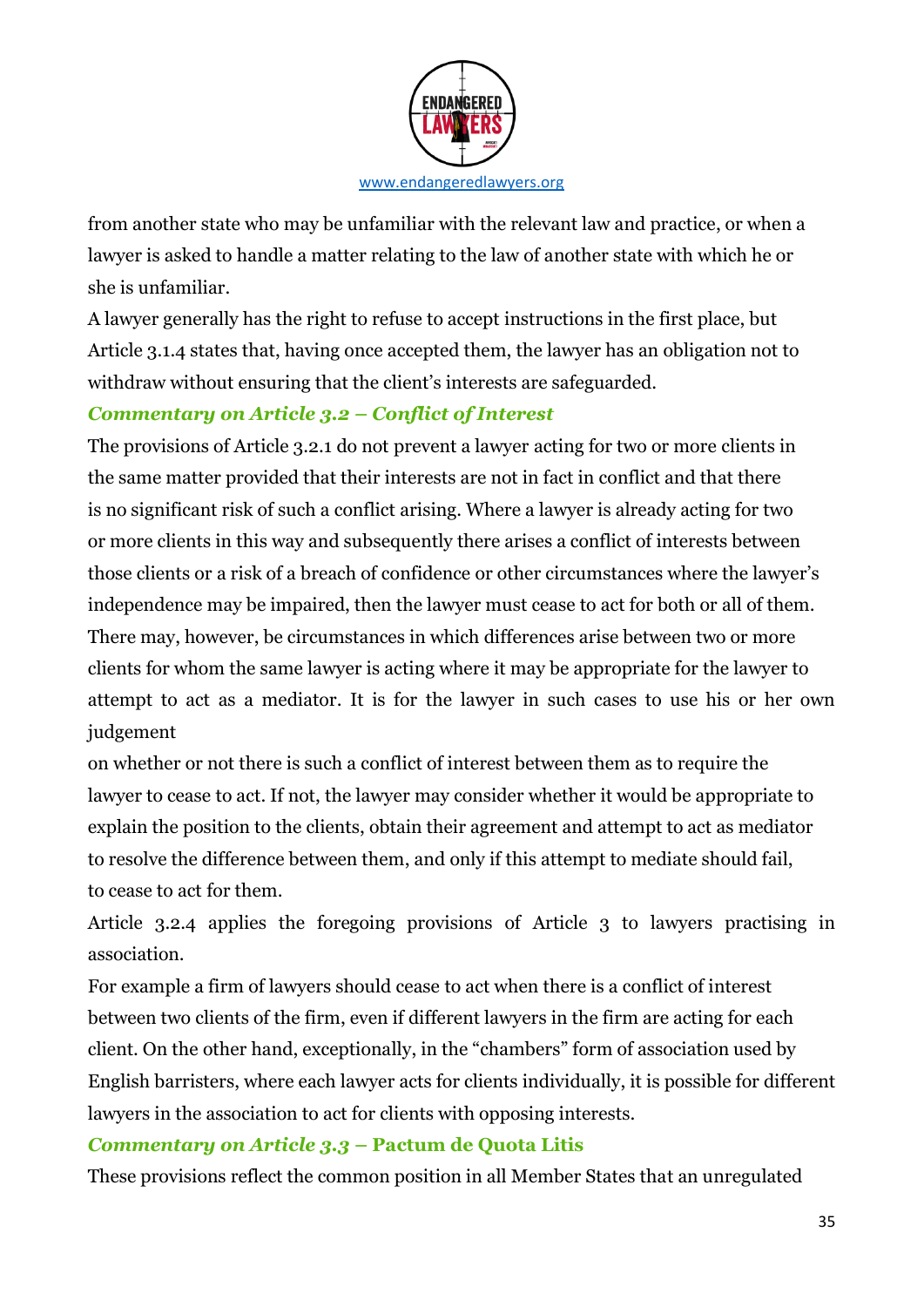

agreement for contingency fees (pactum de quota litis) is contrary to the proper administration

of justice because it encourages speculative litigation and is liable to be abused. The provisions are not, however, intended to prevent the maintenance or introduction of arrangements under which lawyers are paid according to results or only if the action or matter is successful, provided that these arrangements are under sufficient regulation and control for the protection of the client and the proper administration of justice.

#### *Commentary on Article 3.4 – Regulation of Fees*

Article 3.4 lays down three requirements: a general standard of disclosure of a lawyer's fees to the client, a requirement that they should be fair and reasonable in amount, and a requirement to comply with the applicable law and professional rules.

In many Member States machinery exists for regulating lawyers' fees under national law or rules of conduct, whether by reference to a power of adjudication by the Bar authorities or otherwise. In situations governed by the Lawyers Establishment Directive, where the lawyer is subject to Host State rules as well as the rules of the Home State, the basis of charging may have to comply with both sets of rules.

#### *Commentary on Article 3.5 – Payment on Account*

Article 3.5 assumes that a lawyer may require a payment on account of the lawyer's fees and/or disbursements, but sets a limit by reference to a reasonable estimate of them. See also on Article 3.1.4 regarding the right to withdraw.

#### *Commentary on Article 3.6 – Fee Sharing with Non-Lawyers*

In some Member States lawyers are permitted to practise in association with members of certain other approved professions, whether legal professions or not. The provisions of Article 3.6.1 are not designed to prevent fee sharing within such an approved form of association. Nor are the provisions designed to prevent fee sharing by the lawyers to whom the Code applies (see on Article 1.4 above) with other "lawyers", for example lawyers from non-Member States or members of other legal professions in the Member States such as notaries.

*Commentary on Article 3.7 – Cost of Litigation and Availability of Legal Aid* Article 3.7.1 stresses the importance of attempting to resolve disputes in a way which is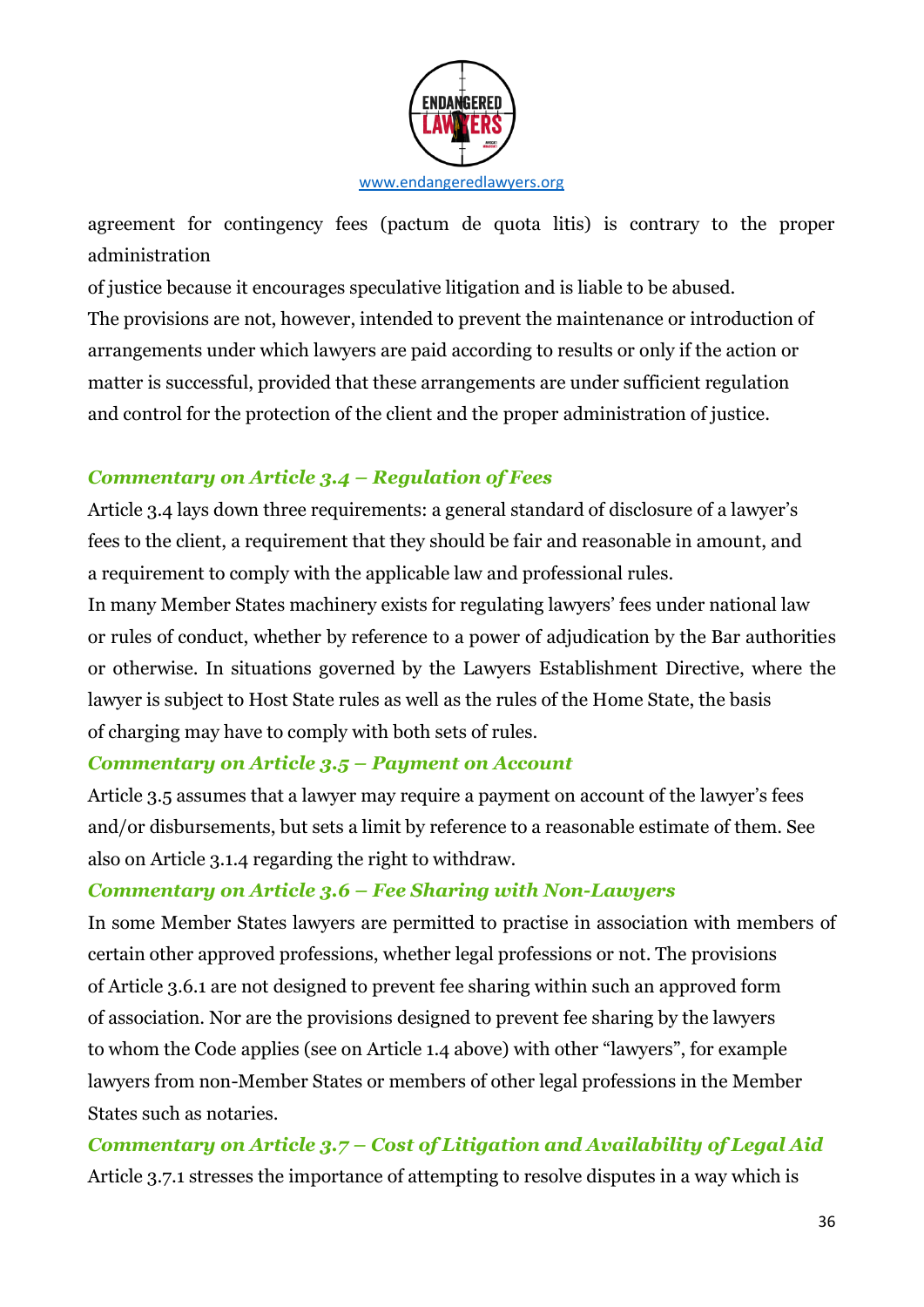

cost-effective for the client, including advising on whether to attempt to negotiate a settlement, and whether to propose referring the dispute to some form of alternative dispute resolution.

Article 3.7.2 requires a lawyer to inform the client of the availability of legal aid where applicable. There are widely differing provisions in the Member States on the availability of legal aid. In cross-border activities a lawyer should have in mind the possibility that the legal aid provisions of a national law with which the lawyer is unfamiliar may be applicable.

#### *Commentary on Article 3.8 – Client Funds*

The provisions of Article 3.8 reflect the recommendation adopted by the CCBE in Brussels in November 1985 on the need for minimum regulations to be made and enforced governing the proper control and disposal of clients' funds held by lawyers within the Community. Article 3.8 lays down minimum standards to be observed, while not interfering

with the details of national systems which provide fuller or more stringent protection for clients' funds.

The lawyer who holds clients' funds, even in the course of a cross-border activity, has to observe the rules of his or her home Bar. The lawyer needs to be aware of questions which arise where the rules of more than one Member State may be applicable, especially where the lawyer is established in a Host State under the Lawyers Establishment Directive.

#### *Commentary on Article 3.9 – Professional Indemnity Insurance*

Article 3.9.1 reflects a recommendation, also adopted by the CCBE in Brussels in November

1985, on the need for all lawyers in the Community to be insured against the risks arising from professional negligence claims against them. Article 3.9.2 deals with the situation where insurance cannot be obtained on the basis set out in Article 3.9.1.

#### *Commentary on Article 4.1 – Rules of Conduct in Court*

This provision applies the principle that a lawyer is bound to comply with the rules of the court or tribunal before which the lawyer practises or appears.

*Commentary on Article 4.2 – Fair Conduct of Proceedings*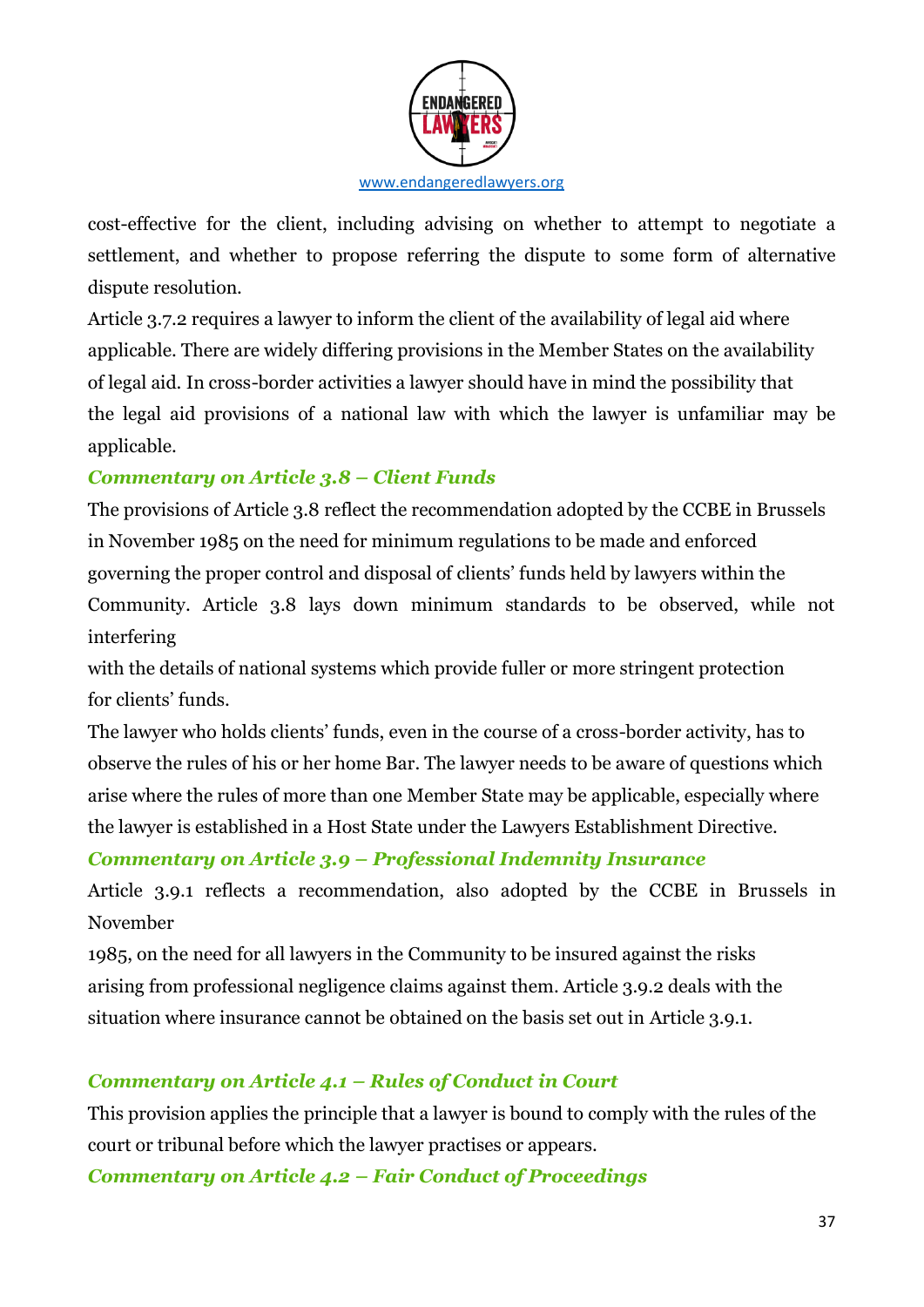

This provision applies the general principle that in adversarial proceedings a lawyer must not attempt to take unfair advantage of his or her opponent. The lawyer must not, for example, make contact with the judge without first informing the lawyer acting for the opposing party or submit exhibits, notes or documents to the judge without communicating

them in good time to the lawyer on the other side unless such steps are permitted under the relevant rules of procedure. To the extent not prohibited by law a lawyer must not divulge or submit to the court any proposals for settlement of the case made by the other party or its lawyer without the express consent of the other party's lawyer. See also on Article 4.5 below.

#### *Commentary on Article 4.3 – Demeanour in Court*

This provision reflects the necessary balance between respect for the court and for the law on the one hand and the pursuit of the client's best interest on the other.

#### *Commentary on Article 4.4 – False or Misleading Information*

This provision applies the principle that the lawyer must never knowingly mislead the court. This is necessary if there is to be trust between the courts and the legal profession.

#### *Commentary on Article 4.5 – Extension to Arbitrators etc.*

This provision extends the preceding provisions relating to courts to other bodies exercising

judicial or quasi-judicial functions.

## *Commentary on Article 5.1 – Corporate Spirit of the Profession*

These provisions, which are based on statements in the Declaration of Perugia, emphasise that it is in the public interest for the legal profession to maintain a relationship of trust and cooperation between its members. However, this cannot be used to justify setting the interests of the profession against those of justice or of clients (see also on Article 2.7).

## *Commentary on Article 5.2 – Co-operation among Lawyers of Different Member*

#### *States*

This provision also develops a principle stated in the Declaration of Perugia with a view to avoiding misunderstandings in dealings between lawyers of different Member States.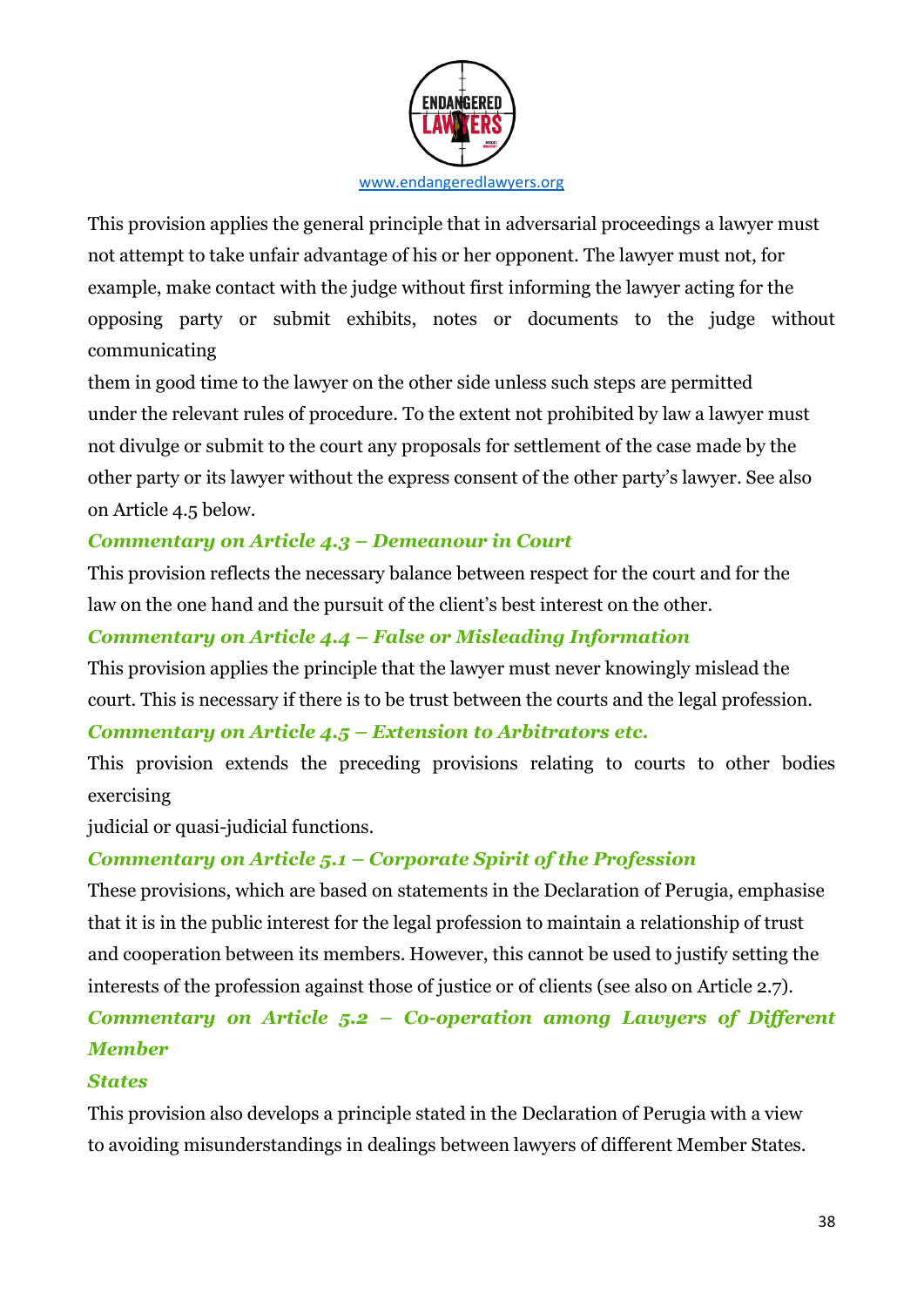

#### *Commentary on Article 5.3 – Correspondence between Lawyers*

In certain Member States communications between lawyers (written or by word of mouth) are normally regarded as to be kept confidential as between the lawyers. This means that the content of these communications cannot be disclosed to others, cannot normally be passed to the lawyers' clients, and at any event cannot be produced in court. In other Member States, such consequences will not follow unless the correspondence is marked as "confidential".

In yet other Member States, the lawyer has to keep the client fully informed of all relevant communications from a professional colleague acting for another party, and marking a letter as "confidential" only means that it is a legal matter intended for the recipient lawyer and his or her client, and not to be misused by third parties.

In some states, if a lawyer wishes to indicate that a letter is sent in an attempt to settle a dispute, and is not to be produced in a court, the lawyer should mark the letter as "without prejudice".

These important national differences give rise to many misunderstandings. That is why lawyers must be very careful in conducting cross-border correspondence. Whenever a lawyer wants to send a letter to a professional colleague in another Member State on the basis that it is to be kept confidential as between the lawyers, or that it is "without prejudice", the lawyer should ask in advance whether the letter can be accepted on that basis. A lawyer wishing that a communication should be accepted on such a basis must express that clearly in the communication or in a covering letter.

A lawyer who is the intended recipient of such a communication, but who is not in a position

to respect, or to ensure respect for, the basis on which it is to be sent, must inform the sender immediately so that the communication is not sent. If the communication has already been received, the recipient must return it to the sender without revealing its contents or referring to it in any way; if the recipient's national law or rules prevent the recipient from complying with this requirement, he or she must inform the sender immediately.

*Commentary on Article 5.4 – Referral Fees*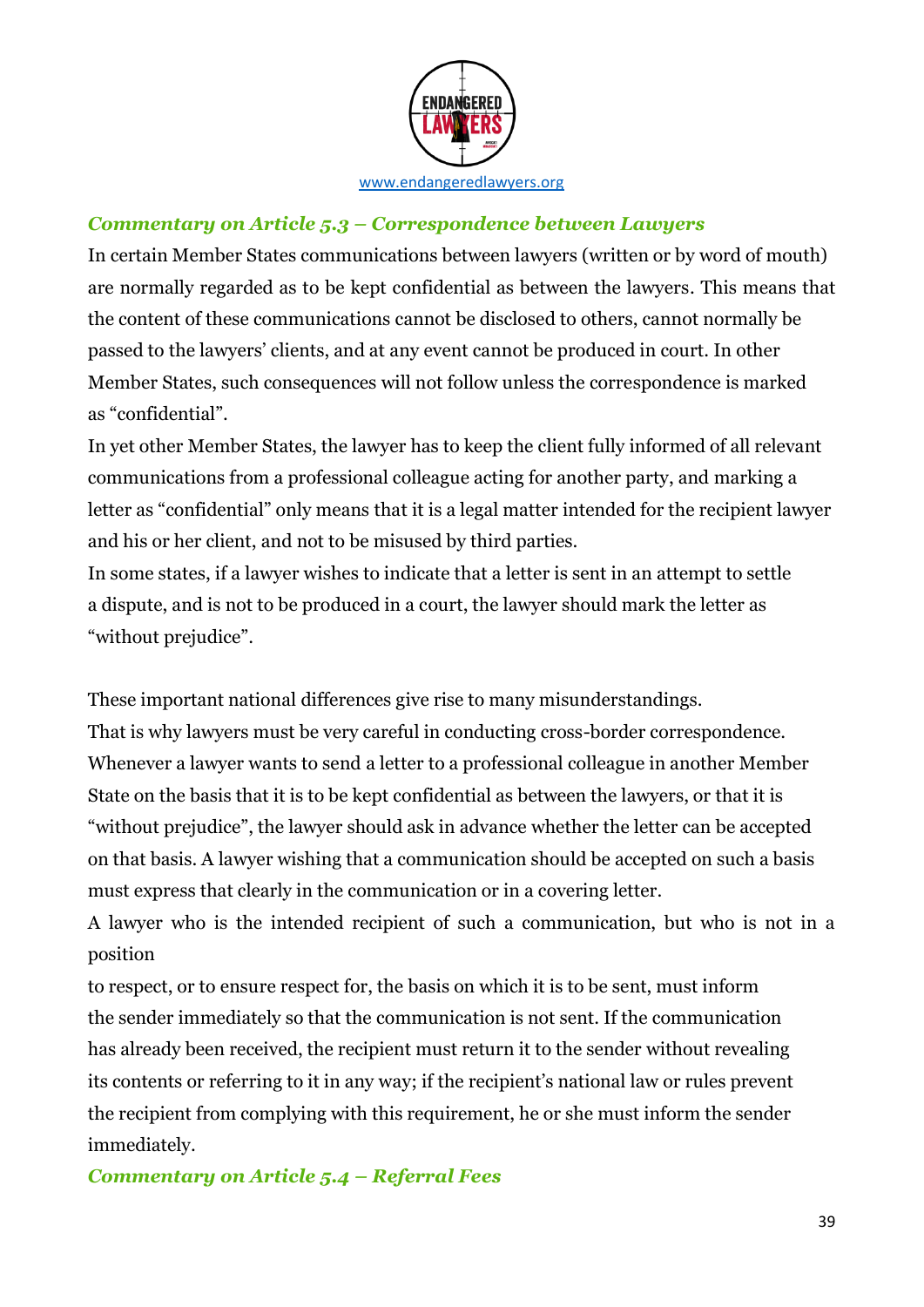

This provision reflects the principle that a lawyer should not pay or receive payment purely for the reference of a client, which would risk impairing the client's free choice of lawyer or the client's interest in being referred to the best available service. It does not prevent fee-sharing arrangements between lawyers on a proper basis (see also on Article 3.6 above).

In some Member States lawyers are permitted to accept and retain commissions in certain cases provided: a) the client's best interests are served, b) there is full disclosure to the client and c) the client has consented to the retention of the commission. In such cases the retention of the commission by the lawyer represents part of the lawyer's remuneration

for the service provided to the client and is not within the scope of the prohibition on referral fees which is designed to prevent lawyers making a secret profit.

#### *Commentary on Article 5.5 – Communication with Opposing Parties*

This provision reflects a generally accepted principle, and is designed both to promote the smooth conduct of business between lawyers and to prevent any attempt to take advantage of the client of another lawyer.

## *Commentary on Article 5.6 – Change of Lawyer*

Article 5.6 dealt with change of lawyer. It was deleted from the Code on 6 December 2002.

#### *Commentary on Article 5.7 – Responsibility for Fees*

These provisions substantially reaffirm provisions contained in the Declaration of Perugia. Since misunderstandings about responsibility for unpaid fees are a common cause of difference

between lawyers of different Member States, it is important that a lawyer who wishes to exclude or limit his or her personal obligation to be responsible for the fees of a foreign colleague should reach a clear agreement on this at the outset of the transaction.

## *Commentary on Article 5.8 – Continuing Professional Development*

Keeping abreast of developments in the law is a professional obligation. In particular it is essential that lawyers are aware of the growing impact of European law on their field of practice.